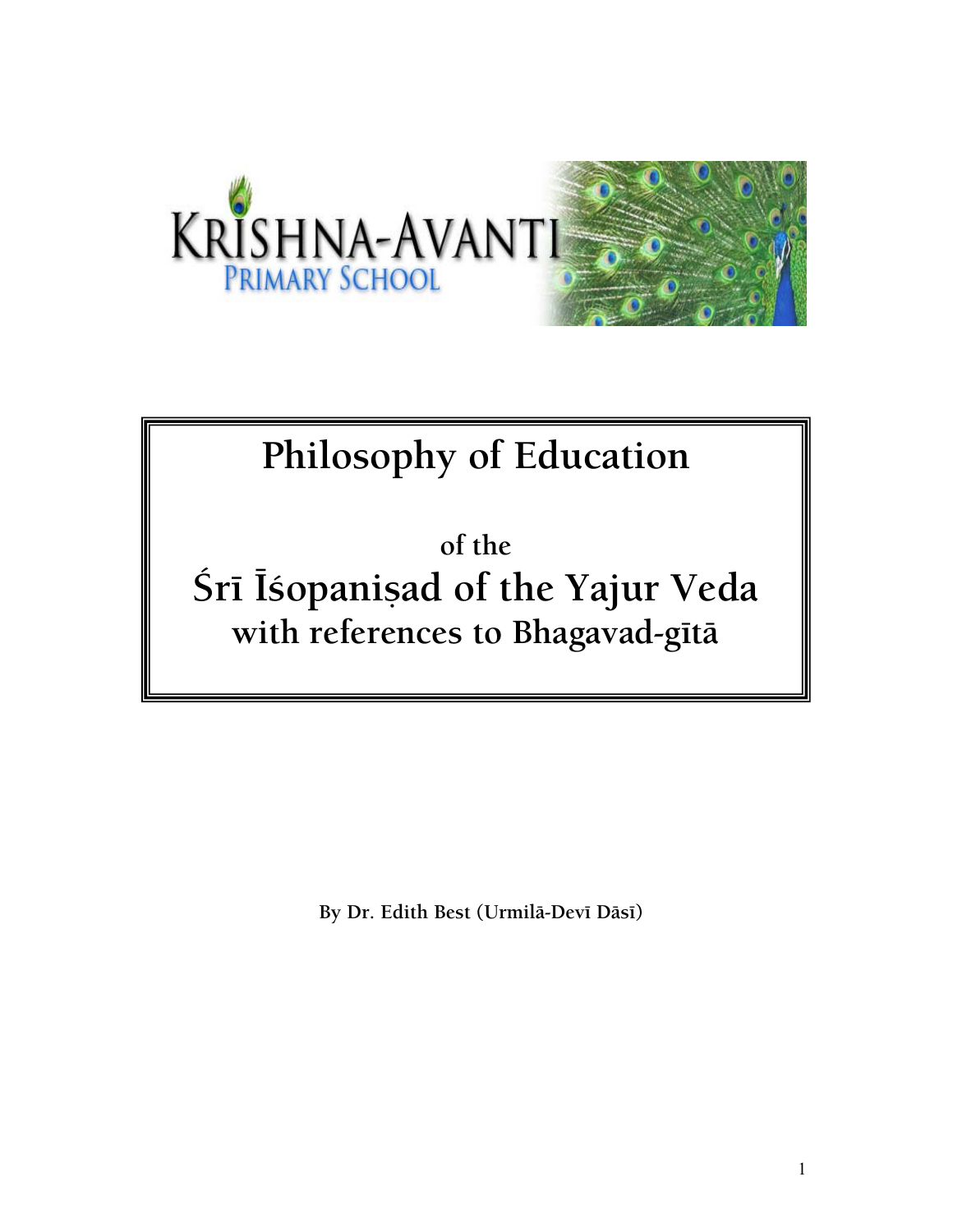### **Acknowledgements**

This work is the fruit of a collaborative effort, mostly among members of the Education Team of the Krishna-Avanti School of the I-Foundation in the United Kingdom in 2006- 07.

Particular thanks for participating in the development of this paper, whether in the initial conception, details of the categories, or suggestions for editing and changes go to:

| Sītā Rāma Dāsa                 |  |
|--------------------------------|--|
| Rāsamandala Dāsa               |  |
| Gurucaranapadmā Devī Dāsī      |  |
| Krishna Vallabha Devī Dāsī     |  |
| Bhaktivijñāna Gowami           |  |
| Drutakarmā Dāsa                |  |
| Tattvavit Dāsa                 |  |
| Prāna Dāsa                     |  |
| Ānandavrndāvaneśvari Devī Dāsī |  |
| Jagaddhātrī Devī Dāsī          |  |

| Based on Srī Īšopanisad of the Yajur Veda, with references to Bhagavad-gītā3       |  |
|------------------------------------------------------------------------------------|--|
|                                                                                    |  |
|                                                                                    |  |
|                                                                                    |  |
| Why this philosophy of education is based on the Srī Isopanisad of the Yajur Veda, |  |
|                                                                                    |  |
|                                                                                    |  |
|                                                                                    |  |
|                                                                                    |  |
|                                                                                    |  |
|                                                                                    |  |
|                                                                                    |  |
|                                                                                    |  |
|                                                                                    |  |
|                                                                                    |  |
|                                                                                    |  |
|                                                                                    |  |
|                                                                                    |  |
|                                                                                    |  |
|                                                                                    |  |
|                                                                                    |  |

© I-Foundation 2007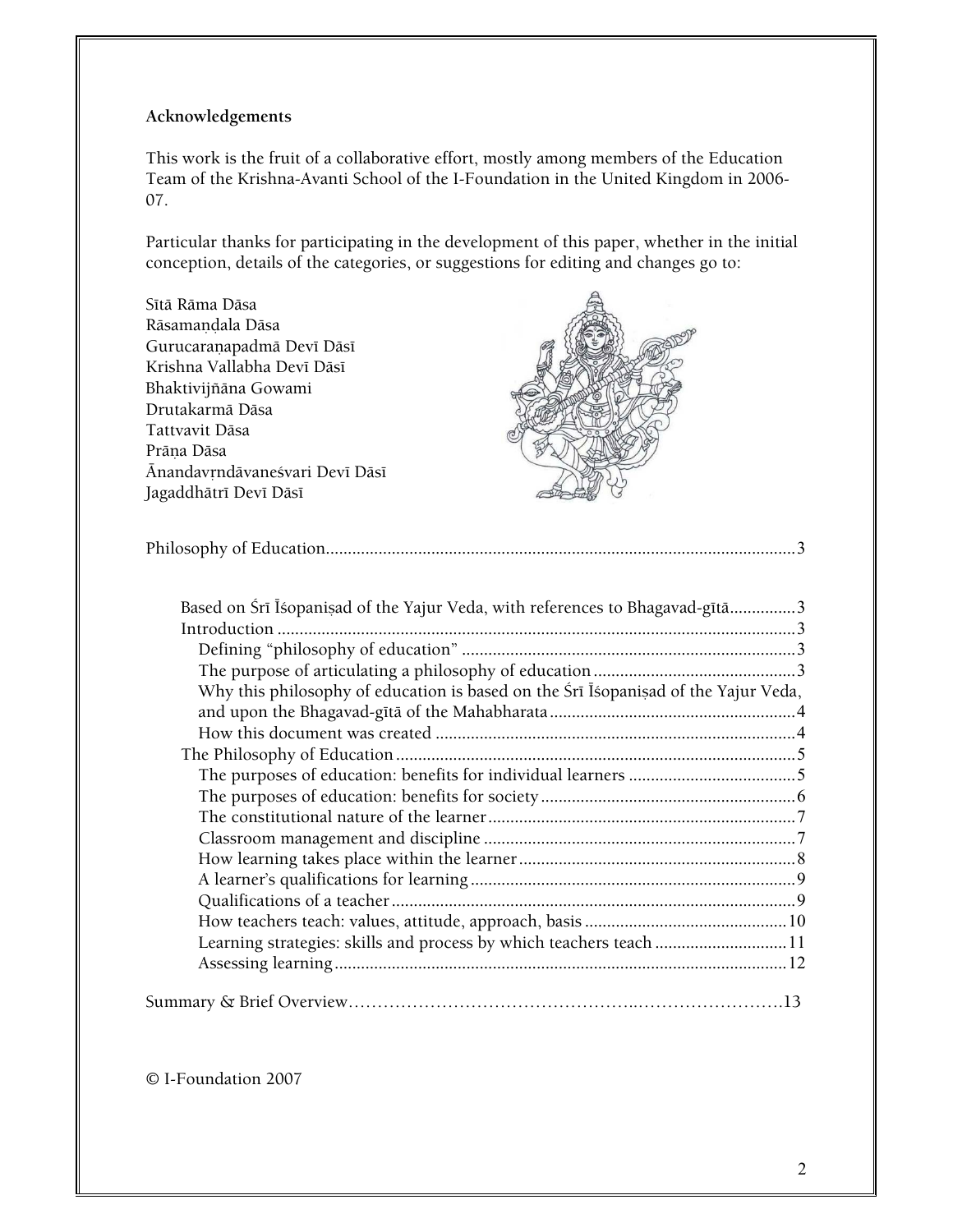# **Philosophy of Education**

Based on Śrī Īśopanisad of the Yajur Veda, with references to Bhagavad-gītā

# **Introduction**

# **Defining "philosophy of education"**

A philosophy of education is a description of principles upon which learning and teaching rest. It delineates what education is, its purpose, the relationship between education and society, the definition of the learner's basic needs and identity, relationship between learners and teachers, and the process of learning.

## **The purpose of articulating a philosophy of education**

Every school's materials and activities imply a philosophy of education. An articulated and applied philosophy of education can create a clear learning culture and environment for staff, parents, students, and community. One feature of schools with high achievement is that teachers discuss pedagogy and make clear links between their practice and educational theory. However, for many schools, their philosophy is never openly recognized or examined. Furthermore, it is probably true in a large number of schools that various implied or stated philosophies of education, some in direct conflict with one another, underlie the differing learning strategies, discipline procedures, and resources the staff employ. In addition, the actions of leaders and teachers may bear little resemblance to stated philosophies. In summary, it is rare for a school to have a unified theoretical philosophical base for all facets of its operations, rarer still for that unified philosophy to be public, and exceedingly rare for a clearly stated theory of philosophy to be practically evident in nearly all aspects of that school.

In order for a school to achieve its purpose, staff and parents must clearly know that purpose and how it can be achieved. Most importantly, school leaders who are most likely to accomplish their mission are those who frequently assess whether and to what extent the philosophy of education is evident in the materials, words, and behaviours of all school staff. The value of a school can be determined, at least in part, by how much it reflects on and lives its philosophy of education.

These are the major aspects of a school which should be based on its philosophy of education:

Educational materials and resources Methods of teaching and learning Content of what is taught Goals and process of student discipline and training Methods and substance of teacher training Methods and substance of teacher and student assessment Relationships (student/teacher, teacher/parents, teacher/administrator, staff/government, etc.) Policies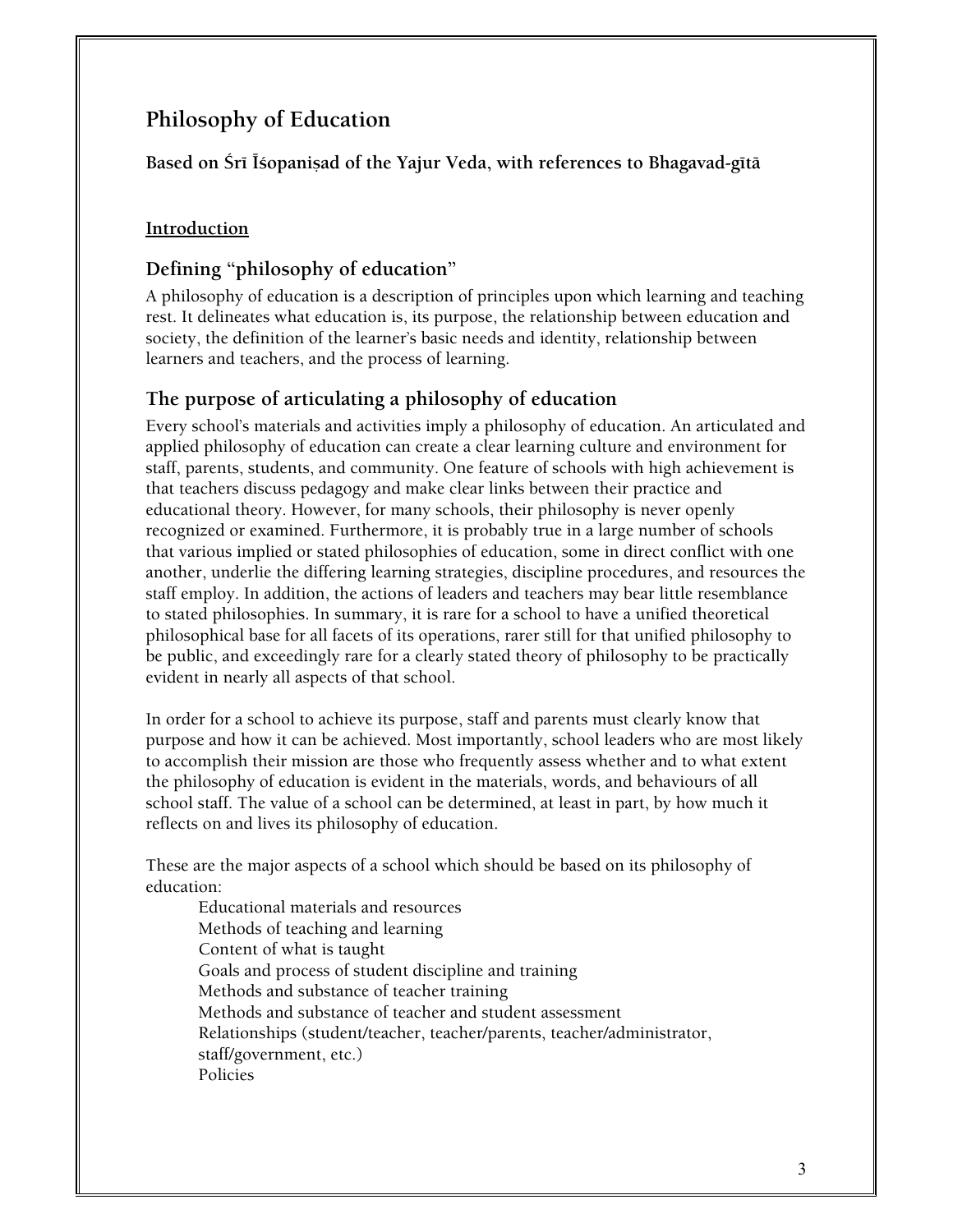# Why this philosophy of education is based on the Sri Isopanisad of the **Yajur Veda, and upon the Bhagavad-gétä of the Mahäbhärata**

Since Īśopaniṣad is śruti, part of the Yajur Veda, the vast majority of those who consider themselves followers of Vedic religion $^{\mathrm{I}}$  accepts the Isopanisad as authoritative sacred literature. In his purports, A. C. Bhaktivedanta Swami Prabhupäda relates many of the Éçopaniñad's concepts to sections of the Bhagavad-gétä, a scripture that is also widely accepted among Hindus. Is opanisad contains preliminary and advanced spiritual concepts in a relatively short work, easily be used as a basis for training teachers and staff in the school's philosophy. Because the essential concepts are fairly simple, anyone can grasp them in a short amount of time. It covers most of the major concepts necessary to a philosophy of education, and contains much specifically related to education.

### **How this document was created**

It might seem most reasonable to start with various aspects of education and then look in scripture to find support or condemnation. However, with such a process it is easy to be misled. It is possible to support almost any philosophy of education by using isolated sections of scripture. However, what appears to be supported in one place will again appear to be condemned in another. Also, what is ideal and "common sense" among educators changes radically with time. What was once accepted as standard educational practice is sometimes gradually considered abhorrent, only to have educators again discard current ideas and return to what they had rejected. Therefore, starting with an idea and then looking in scripture will only serve, in most cases, to make it appear that a philosophy currently in vogue represents scriptural tradition.

Nor would it be best practice to use only those parts of scripture that empirical research supports. Empirical research is flawed by definition<sup>2</sup>, and it is a rare study that has incontrovertible results. Even in such cases, generally various studies contradict one another, or have results that cannot be applied in a general way. While empiricism is useful as an adjunct to understanding, it cannot give us definitive truth.

So, rather than start with preconceptions, this project began with a thorough study of the Sri Isopanisad, with a view to finding all references related to education in both the mantras and Bhaktivedanta purports to those mantras (with some reference to the purports of Baladeva Vidyābhūṣaṇa). Relevant places where texts from the Bhagavad-gītā were cited in the purports were also noted. All the Isopanisad references were then organized into categories normally dealt with in philosophies of education. A team of educators reviewed the work at several stages. By starting with scripture, it is hoped that this work comes closer to the original intent of the personified Vedas.<sup>3</sup>

Referencing the Bhaktivedanta purports in addition to Isopanisad mantras allows this work to relate those mantras more clearly to education in general, and to how learning is understood at the time of this writing. There are, however, issues relevant to modern times that are not directly or indirectly addressed in Isopanisad or Bhagavad-gītā, but could be included when describing a philosophy of education<sup>4</sup>. Because those issues need to be addressed through sometimes extensive extrapolation from scripture at best, it is best if they are handled separately as part of an individual school philosophy that is explicitly changeable document subject to current teaching trends and government initiatives.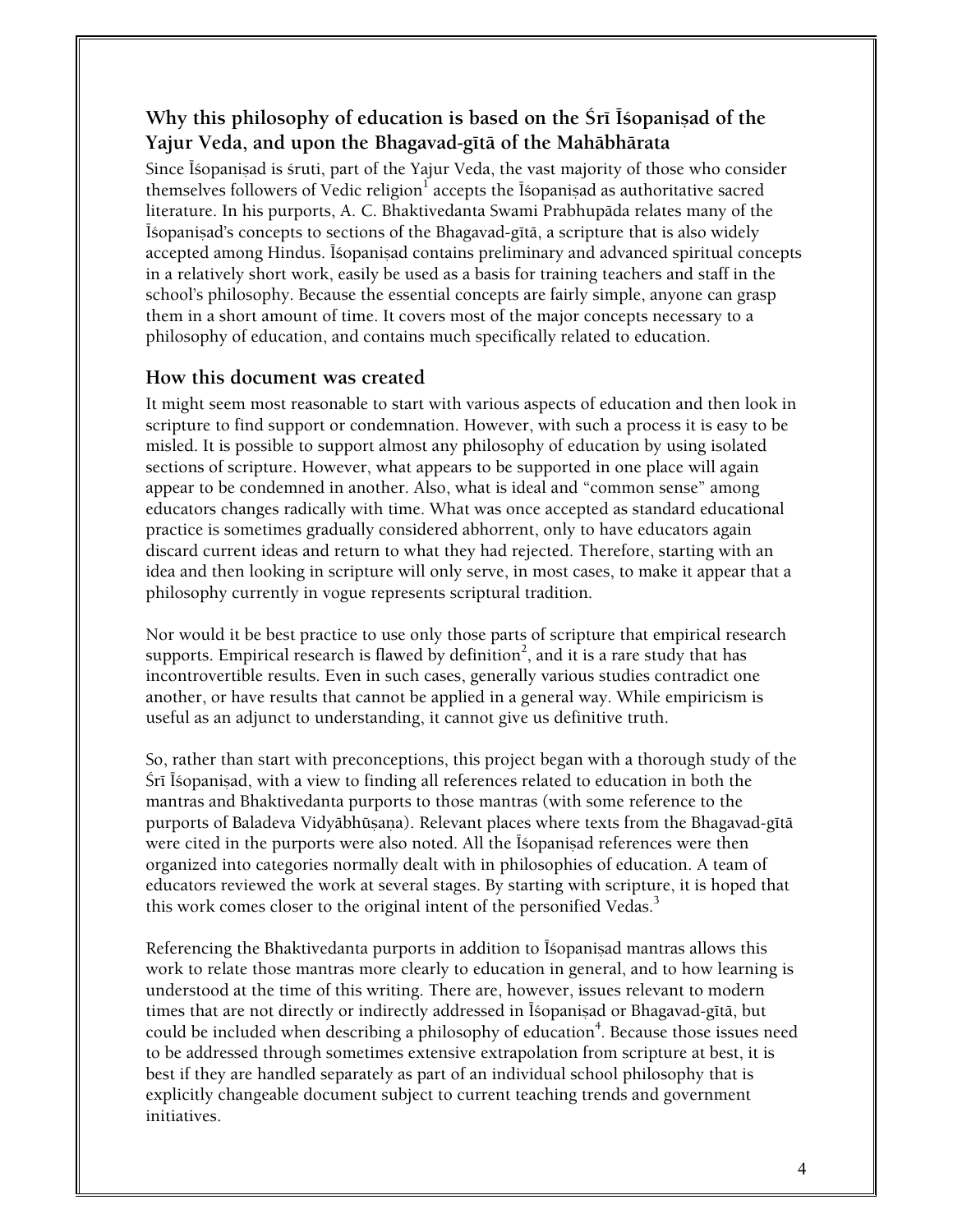### **The Philosophy of Education**

### **The purposes of education: benefits for individual learners**

Education prepares an individual learner in relation to God, the material creation, other living beings, and oneself.

The foremost purpose of education is to become attached to the Absolute Truth. By such attachment, one can remember Him at the time of death $^5$  which is the perfection of life. $^6$ In order to do this, one must practice during life.<sup>7</sup> And, in order to practice remembrance of the Supreme, a learner must regularly engage in one or more of the processes of loving devotion, which are hearing about God, Krsna, chanting His glories, remembering him, serving His feet, worshipping Him, praying, becoming a servant of the Lord, being the friend of the Lord, and dedication of the self.<sup>8</sup> It is especially important to note that the Supreme Being is described in the Isopanisad and Bhagavad-gītā as the best friend.<sup>9</sup> Because remembrance of Him is the ultimate goal of life, Bhagavän is also the ultimate goal of knowledge.10 Loving service to the Personality of Godhead is the central purpose of the process of knowledge described in both Isopanisad's mantra ten and Bhagavad-gītā  $13.8-12$ .<sup>11</sup> Isopanisad clearly states in mantra sixteen that it is the form of the Supreme which is the top goal, a form that includes the localized aspect of Paramätmä and pervading Brahman. Indeed, in mantra sixteen the request is made that the light of Brahman covering the Lord's form be removed. The supremacy of the form of Bhagavän Krsna over the Brahman effulgence is also confirmed in Bhagavad-gītā.<sup>12</sup> Attachment to the Supreme Lord includes attachment to His devotees, especially those who act as teachers, or gurus. $^{13}$ 

Attachment to the spiritual implies detachment from the material, the next goal of education. This detachment means using everything in the Lord's service, not inaction. Learners must, therefore, understand the definition of, and reaction to, action (karma), forbidden action (vikarma), and free action (akarma).<sup>14</sup> To accomplish this attachment and detachment, temporary material life and eternal spiritual life must be complementary subjects of education pursued parallel to each other.<sup>15</sup> One must know of all aspects of the material creation– science, geography, and so forth—alongside all details of the Supreme Being, learned in a way appropriate to the particular developmental stages of each learner.<sup>16</sup>



Education is not only for knowing the Supreme Lord and the nature of matter, but also for knowing oneself. Self-realisation operates on three levels. Learners come to know their individual identity as soul, of the same quality as the Lord, having a spiritual form as the Lord has a spiritual form.<sup>17</sup> Second, they also identify themselves as part of a society of God-conscious persons. That identification can be very broad, so as to encompass all those who, from whatever religious background, share a general conviction in the existence of a Supreme Being, and who dedicate their energy to His service. Group identification can also be more narrowly understood in terms of those whose spiritual beliefs and practices are similar to one's own.<sup>18</sup> Finally, education should help learners discover and develop their individual interests and aptitudes that make up their conditional, external identity.<sup>19</sup>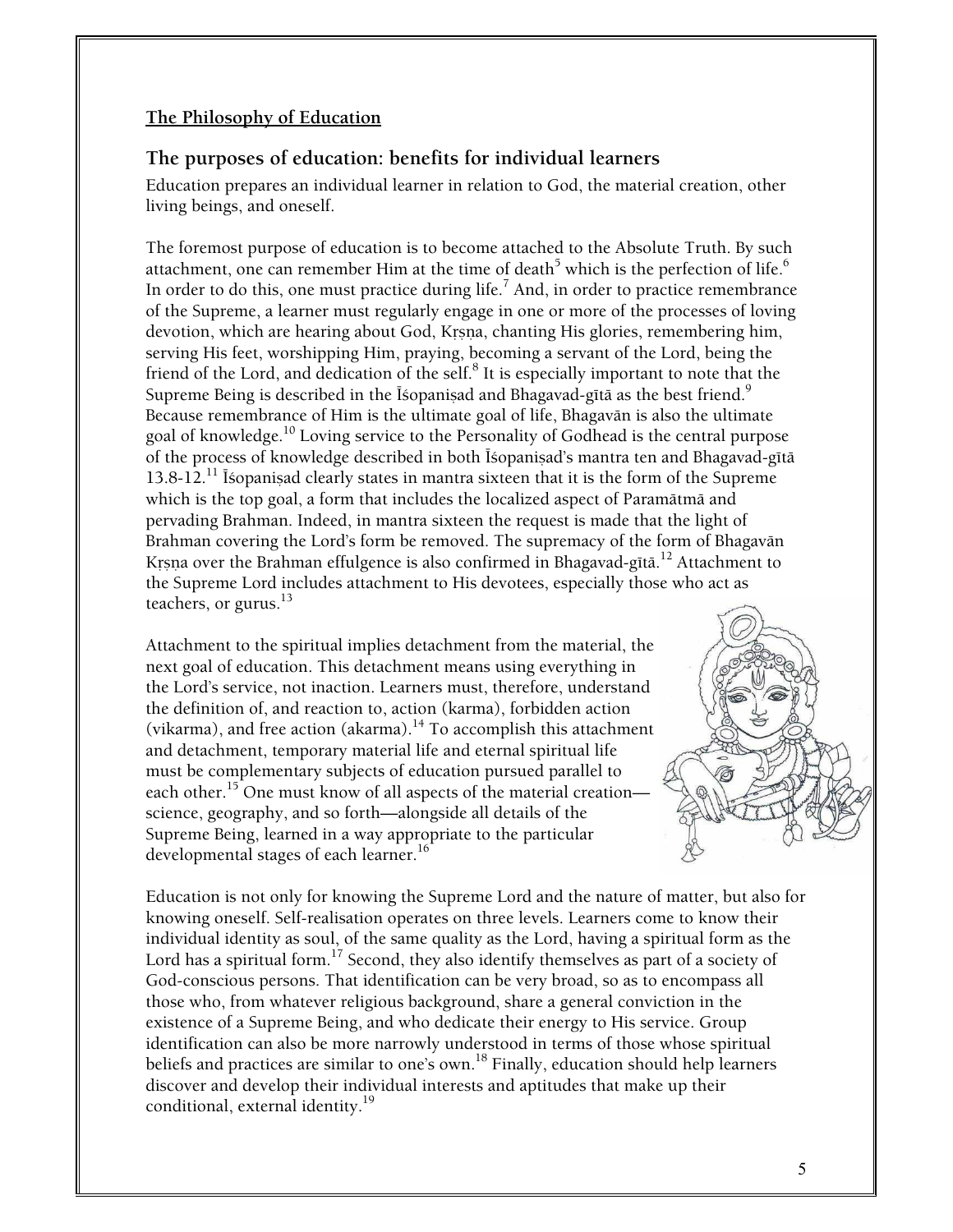As learners mature they require specific training for a livelihood<sup>20</sup> in accord with the individual bodily and mental proclivities that constitute their material identity. In addition, education should prepare learners to enter the various stages of ashrama, such as marriage and retirement, with a view towards progressive spiritual development.

Mature knowledge of the Supreme Being, matter, and one's self will result in respect for all living beings, the inculcation of which is a prime purpose of education. $^{21}$  Learners need both a deep, heart-felt respect towards all, as well as training in external etiquette to behave as "ladies and gentlemen".<sup>22</sup> In order to have such respect, learners must refrain from violence towards others, including abstaining from eating meat, fish, and eggs. Education has to emphasise that all life forms are souls, equal in quality and value, inhabiting various bodies according to their desires and past deeds. $^{23}$ 

While love for God and all living beings certainly is the root of good character, separate values and behaviours whose presence indicate the fruit of education also need to be explicitly taught.<sup>24</sup> For example, satisfaction with what one achieves honestly<sup>25</sup> eliminates cheating.

Learners need knowledge, practice, and values that enable them to keep healthy in all areas, such as emotional, mental, and physical.<sup>26</sup> Intellectual health involves practice in thinking critically and using logic appropriately.<sup>27</sup> Each learner should "become a scientist" or philosopher and conduct research into spiritual knowledge."<sup>28</sup>

### **The purposes of education: benefits for society**

Having rightly educated citizens benefits society. For example, students who are trained in the way the Isopanisad directs will perform perfect social, political, communal, and altruistic activities by dovetailing them with service to Krsna.<sup>29</sup>

Those trained in the philosophy of Isopanisad do not think in terms of their personal rights, but of duty and responsibility, knowing that if everyone fulfils proper responsibility, then the rights of all will naturally be respected. Learners know that everything belongs to Krsna, the Supreme Person, and that each living being is given a quota of possessions and enjoyment. Each person should use his or her own quota in Krsna's service, while never encroaching on the quota of others.<sup>30</sup> Having this value includes the practice of eating only vegetarian food, and first offering that food to the Lord. $^{31}$  The principle of acting out of duty, as an offering to God, is dominant in both the Éçopaniñad and the Bhagavad-gétä, and would form the basis of any educational program based on those scriptures.

Learners will live lives of ecological responsibility when they truly imbibe the realisation that all belongs to Krsna, and must be used with respect in His service. According to Bhagavad-gītā, this life includes a close relationship with cows and bulls.<sup>32</sup> Learners would, therefore, ideally have direct experiences with the land and cows as part of their education.

Isopanisad teaches that a truly educated person sees the oneness of interest in all living beings—to serve the Supreme.<sup>33</sup> Thus, while various religions understand God in different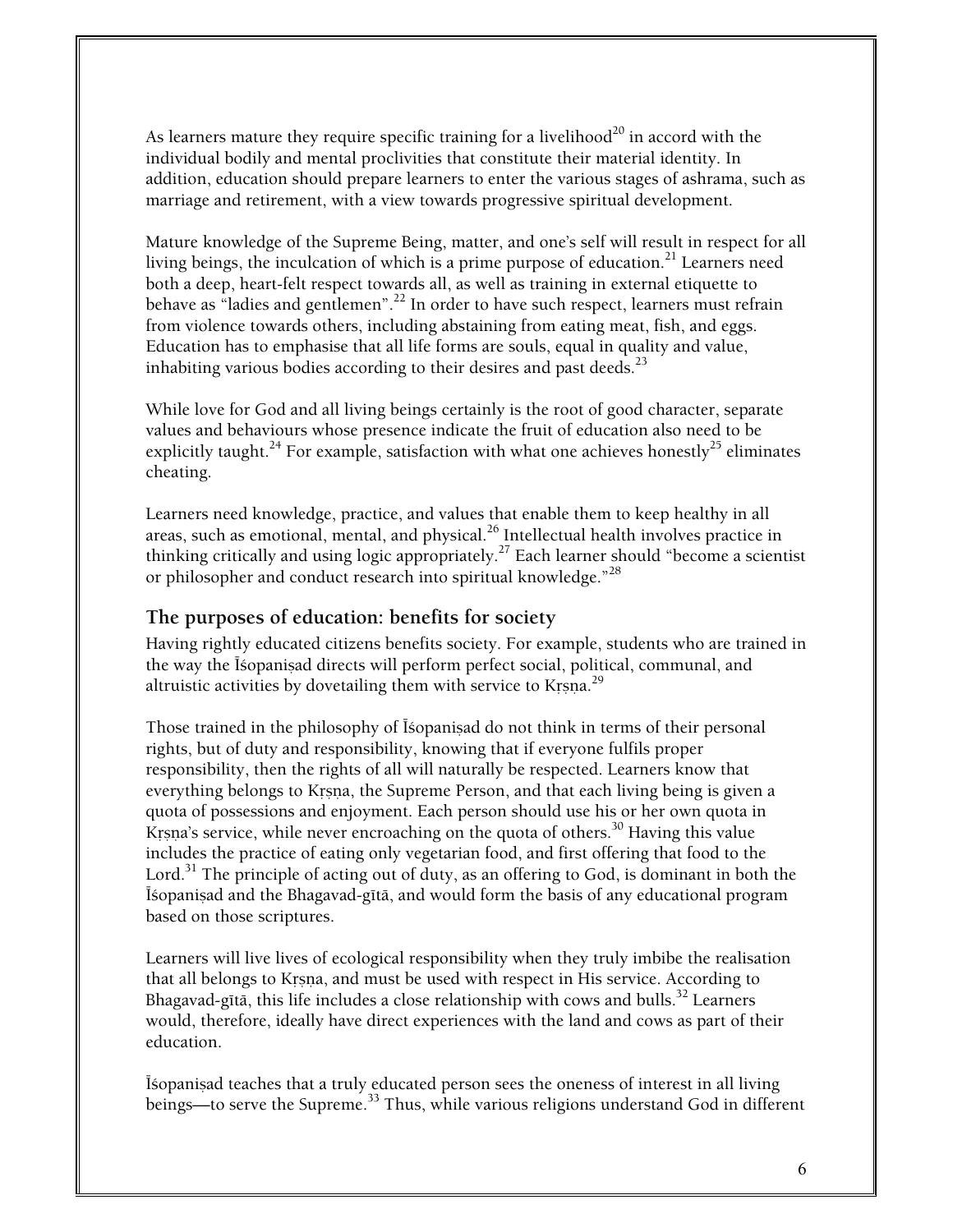features, or to different degrees, the essence of all religions is self-realisation and realisation of God in all His features.<sup>34</sup> While a very neophyte practitioner of religion thinks God is only in a sectarian place of worship and quarrels with other religions, education is meant to bring people at least to the second stage of spiritual understanding, where one develops friendship with all other theistic persons. The ideal result of education is elevating learners to saintliness, where even the general distinction between theist and atheist in terms of "us" and "them" is absent—there is only love for everyone.<sup>35</sup> In contrast, the type of religious identification, nationalism, and sectarianism that causes enmity and even war is simply the result of spiritual ignorance.<sup>36</sup> Isopanisad rejects such ignorant "religion" which is an anathema to genuine education

An education that facilitates the individual and societal goals Isopanisad suggests deserves the support of all people.

### **The constitutional nature of the learner**

Learners are each individual souls who are part and parcel of  $God^{37}$  and, therefore, naturally all-good. Although the soul is never equal to God in quantity,  $38$  it is of the same spiritual nature.39 Therefore, like the Lord, each soul is an individual entity and has free will.<sup>40</sup> This individual nature ultimately manifests in the original, spiritual form of each living being that exists independently of the present material body and mind. $^{41}$  While the form of the Lord is always spiritual and is never material, individual souls can misuse their free will to become embodied in matter, with a body and mind that are machines covering the spiritual self.<sup>42</sup> These coverings constitute a conditioned nature which inclines the pure soul to unnatural materialism. $^{43}$ 

In summary, a learner is part of the Lord's marginal energy, and can live either in the spiritual or material nature. When under the shelter of the spiritual nature, a soul exhibits its natural, all-good qualities. When under the shelter of material nature, the soul appears to be inclined towards the dualities of self-centred desire and aversion.

### **Classroom management and discipline**

Discipline policy, education in values, classroom management, and any aspect of education which deals with the character and general behaviour of learners, all need to take the dual nature of learners into account. (That is, learners are all-good by spiritual constitution yet behave as if naturally inclined toward evil in the conditioned state.) Rules, procedures, accountability, and consequences are all necessary to control learners' conditioned natures. Simultaneously, loving relationships and full nurture of spirituality are needed to nurture learners' innate genuine natures. If teachers attempt only to redirect learners' conditioned natures without awakening the true godly self, the materialistic aspects of conditioned nature will reassert themselves at another time, or in another form.<sup>44</sup> If teachers attempt only to nurture the spiritual without redirecting the conditioned nature, the process will most likely be slow and difficult.

On the side of redirecting conditioned nature, learners need training to restrict material sense enjoyment as far as possible. $^{45}$  The goal is self-control. Particularly, learners should be trained to abstain from illicit sex, intoxication, gambling, and the eating of meat, fish or eggs.<sup>46</sup> Discipline has the goal of gradually and progressively freeing learners from passion and ignorance—elevating them to goodness in which one is happy, enthusiastic and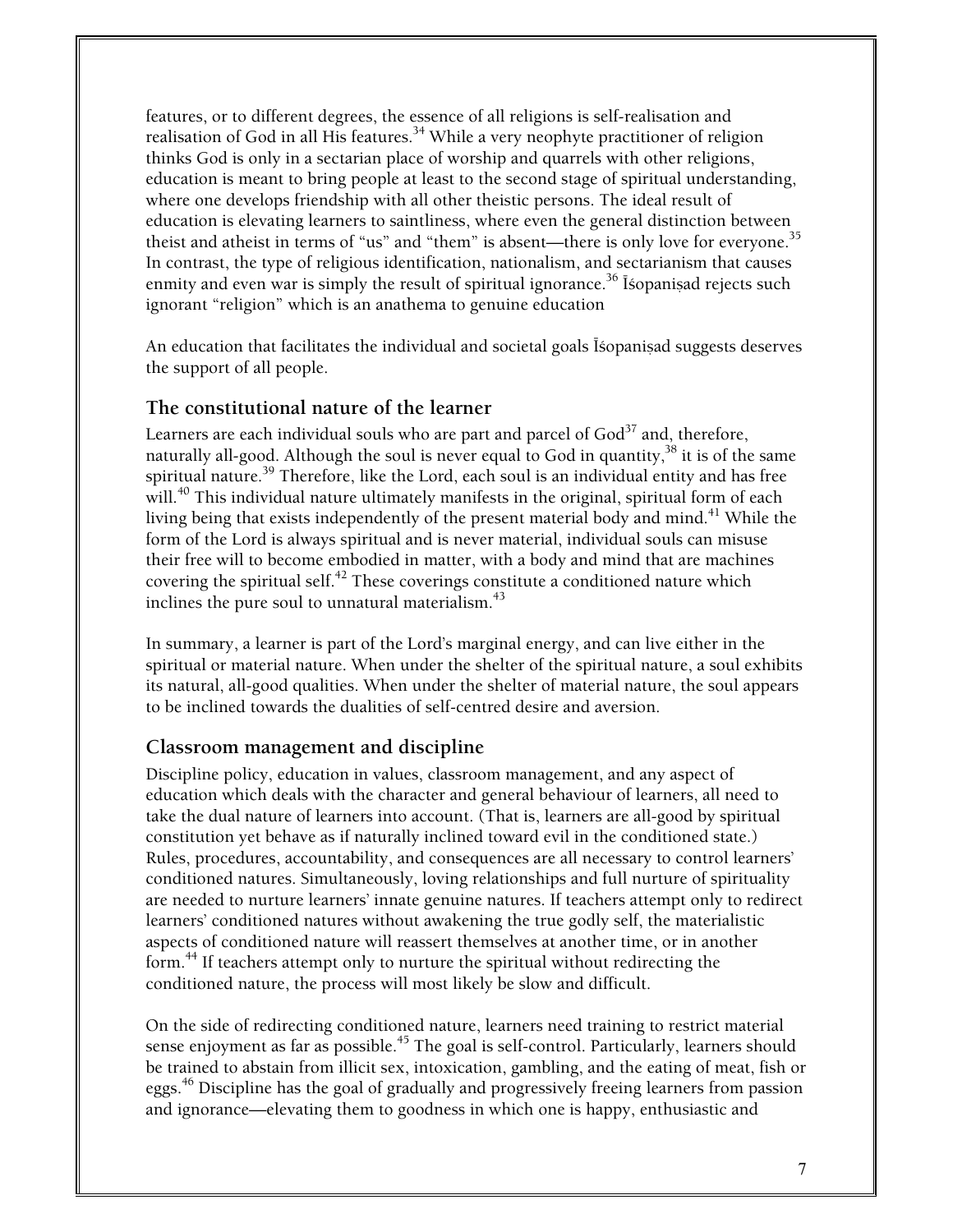automatically learns the science of God. Passion destroys detachment, and in ignorance one cannot know oneself and God.<sup>47</sup> While the goal is having learners who have internalized good character and behaviour, external consequences are also part of God's universal plan.<sup>48</sup>

There are attitudes and policies which have a dual effect, acting positively to revive learners' original, spiritual nature, and simultaneously controlling conditioned nature. The essence is to give learners guidance, encouragement, and examples in order for them to deliberately apply their free will to act in ways pleasing to the Lord.<sup>49</sup> Teachers who represent bona fide gurus relate to learners with great kindness to awaken the spiritual nature.<sup>50</sup> At the same time, teachers should command formal respect from the learner, not the casual friendship of equals, in order to control conditioned nature.<sup>51</sup>

Educational and discipline policies that specifically target the nurturing of the innate godly self of learners joyfully<sup>52</sup> involve both teachers and learners in the processes of bhakti-yoga. These processes should be incorporated as fully as possible into the learning system, both as distinct activities and part of the regular course of study.<sup>53</sup> When learning cannot be directly connected with the nine processes of bhakti, it can be God-centred and thus bring learners to an awakening of their real selves.<sup>54</sup>

### **How learning takes place within the learner**

The Isopanisad describes the general process of learning in several different ways, looking at the same phenomena from various angles of vision. Is opanisad explains that learning is, in broad terms, both didactic and experiential. One must hear knowledge from authority,<sup>55</sup> and must also practically experience the truth of what one has heard.<sup>56</sup> Knowledge is ultimately revealed from within by the Lord, based on the degree of sincere effort of the learner.<sup>57</sup>

Looking at the process empirically, one learns through the senses, evaluated by the mind, with directions from the intelligence, and desire from the soul.<sup>58</sup> Guidance for this process comes from a teacher who is a bona fide guru,  $59$ without which learners may gain false knowledge, more dangerous than ignorance.<sup>60</sup> The principle of accepting a guru in order to gain genuine knowledge is at the core of Hindu educational philosophy. $61$  Each bona fide guru is teaching the same truth, presented according to time, place, and circumstance as well as reflecting the individuality of the particular teacher. The learner needs to ask questions of the teacher in the spirit of inquisitiveness rather than challenge. The learner also needs to serve the teacher with all respect. A teacher who is a guru, or representing a guru, teaches through practical demonstration and personal example.<sup>62</sup>

It should be emphasised that learning is developmental, the stages of which can be described in several ways. Learners can progress from beginners, to intermediates, to full realisation (kaniṣṭha, madhyama, and uttama).<sup>63</sup> The stages  $\bigotimes$   $\bigotimes$  o Padma Inc.

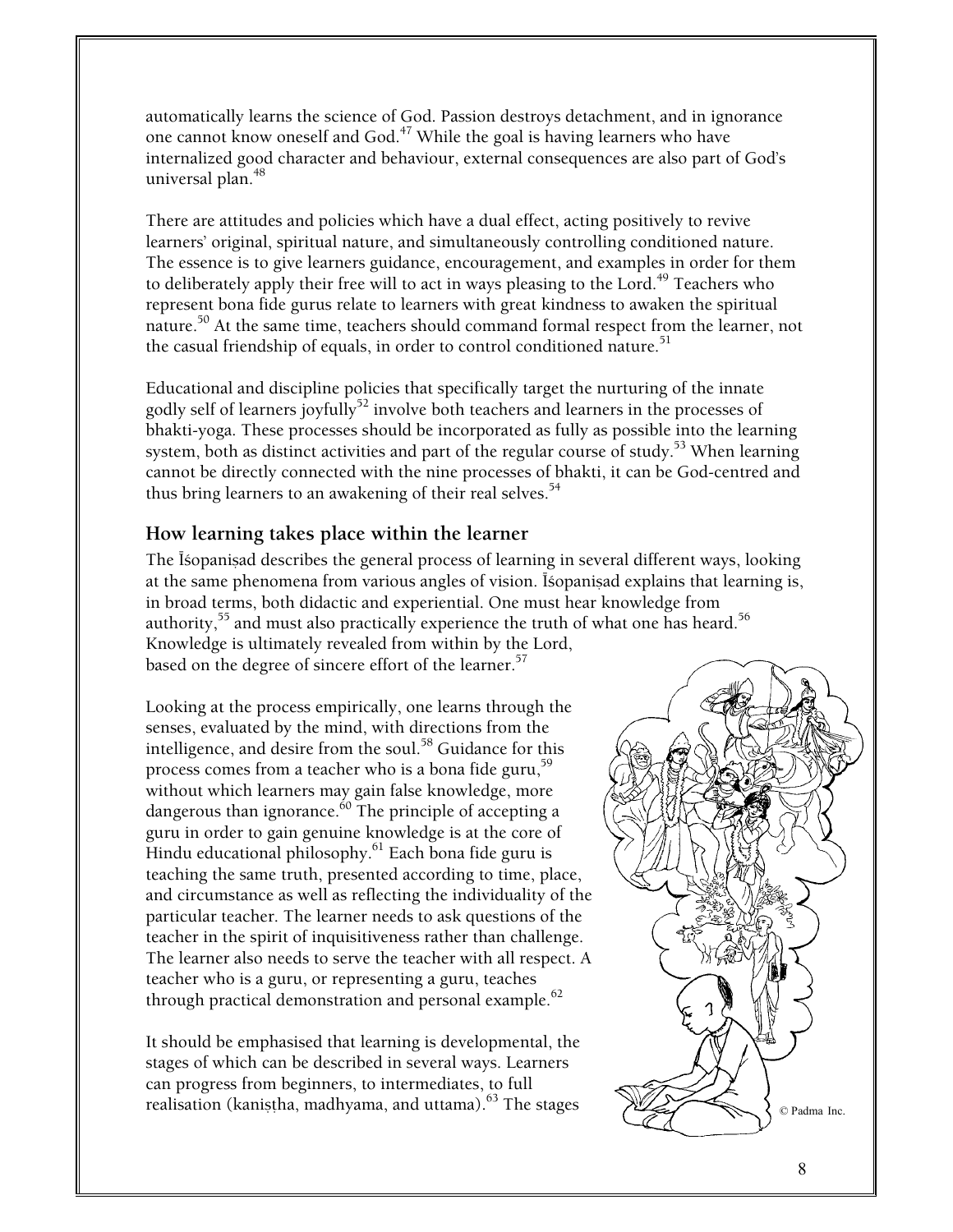can also be described as beginning faith, association with a teacher and other sincere students, removal of misconceptions and bad habits, steadiness, enjoyment, attachment, ecstasy, and realisation of love of God (ādau śraddhā to premā).<sup>64</sup> Realisation of God may also progress from Brahman to Paramātmā to Bhagavān, $65$  though it is preferable to develop a loving service attitude toward Bhagavan from the beginning.<sup>66</sup> Bhakti yoga can be achieved independently of other yoga process, yet some learners may progress through the stages of work dedicated to God (karma-yoga) to philosophical search for God (jïäna -yoga) to mystic success (dhyāna -yoga) to love for God (bhakti-yoga).<sup>67</sup>

# **A learner's qualifications for learning**

Sacred literature such as Ísopaniṣad and Bhagavad-gītā explain that attributes such as intelligence, creativity, and critical thinking are not sufficient for gaining wisdom that benefits individuals and society.<sup>68</sup> Good character is also essential. In fact, good character alone can lead to wisdom, whereas knowledge gained by those with bad character leads only to harm.<sup>69</sup> Therefore, learners with special needs can also gain full wisdom through having good character alone. Bhagavad-gītā 13.8-12 describes the attitudes, and behaviours of one with good character. This list is termed the "process of knowledge." In other words, a learner who possesses these traits will be able to correctly understand sensory perception, use logic clearly, and be receptive to instructions from a genuine teacher. Or, a learner with these traits who has disabilities that affect sensory perception and logic can attract the Lord's mercy so that knowledge is revealed. Is opanisad mantra ten indirectly states the necessity of good character traits in referring to the "culture of knowledge."

These character traits can be organised into a learner's internal attitudes, dealings with others, and relationship with God. Internally, a qualified learner is concerned primarily with the spiritual over the material. Duties in relation to the body, family, and society are done to please God, and not with a view for material enjoyment separate from the Lord's service. Such a learner is tolerant under provocation, neither overwhelmed by material happiness nor distress. There is a taste for a secluded, calm and quiet place. These values are gained through realisation of scripture.

A learner of good character relates to others without duplicity, giving no anxiety to others by the body, mind, or words, and serving teachers with respect and humility. Religious activities are done for practical action rather than for name and fame.<sup>70</sup> Qualified learners seek to serve Krsna continuously with rapt attention, free from personal motive.

It should be noted that in the Bhagavad-gītā's description of the necessary character to gain knowledge, humility is the first item.<sup>71</sup> One cannot learn when thinking one already knows. Nor can an arrogant learner form a respectful relationship with a teacher.

### **Qualifications of a teacher**

Teachers need the knowledge, skills, and values necessary to enable learners to achieve the individual and societal purposes of education. In this regard, the teaching of particular subjects often requires specific relevant qualifications, while rendering some general qualifications of lesser importance. However, teachers' character—behaviour that indicates values—affects learners for better or worse no matter what the subject. Therefore, any school which follows the educational philosophy of the Isopanisad and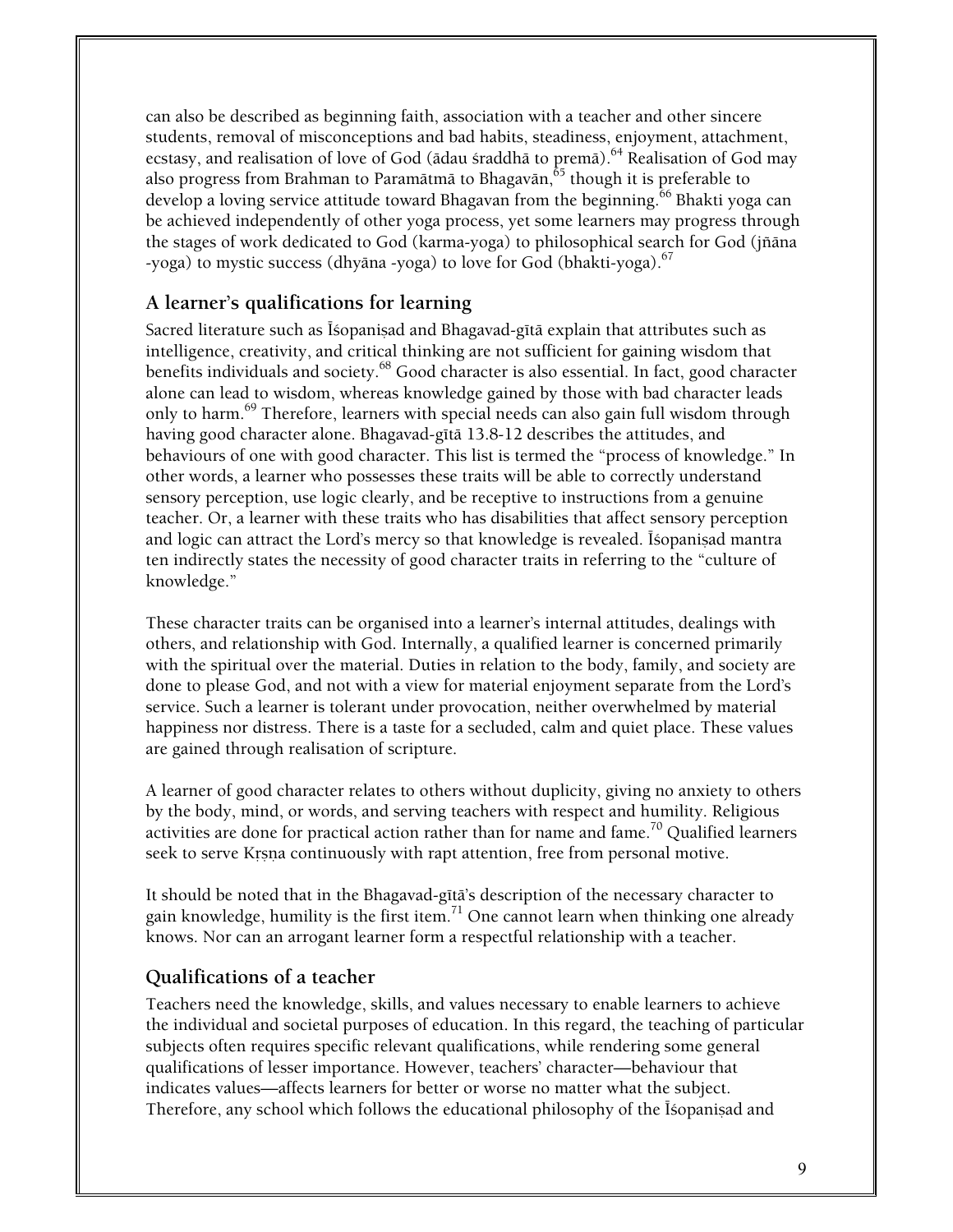Bhagavad-gétä needs to think holistically about teachers' values, character, and behaviour. Certainly many modern schools' policies state that it is only teachers' values as exhibited during learning time that affect learners. Yet in the Bhagavad-gītā Krsna explains that the mode of nature which dominates a person affects all areas of his or her life.<sup>72</sup> At least teachers should be predominantly in goodness, striving toward pure goodness; the modes of passion and ignorance are not acceptable in a teacher.

According to Īśopaniṣad, all teachers should have the quality of dhīra, or at least be striving to attain such a state.<sup>73</sup> A dhīra has no material hankering, lamentation, or illusion. He or she has realised knowledge, and has been trained in disciplic succession. In other words, a teacher who is a dhīra maintains the mood and practice of a learner with his or her own teacher.<sup>74</sup>

Teachers should be honest about their own convictions and struggles, willing to appropriately air doubts and discuss parts of scripture that are difficult to understand or apply.<sup>75</sup> Teachers who have a mood of honesty and inquiry are more likely to encourage that same mood among learners.

In summary, a teacher would need realised and practiced values of goodness or transcendence $^{76}$  as well as factual knowledge $^{77}$  and practical skills. $^{7879}$  He or she should be able to have good powers of discrimination $^{80}$  and a love for all living entities, especially the students. $81$  A school that uses Īśopaniṣad and Bhagavad-gītā as the basis for its philosophy, should, therefore, include consideration of teachers' personal lives when deciding on qualifications.A teacher would also need to be able to practice the teaching and learning strategies exemplified in the Isopanisad itself.



#### © Padma Inc.

### **How teachers teach: values, attitude, approach, basis**

Every classroom teacher who is dhīra is taking the role of a traditional guru, $^{82}$  or at least of assistant to a genuine guru. The relationship between learner and teacher is that of disciple and spiritual preceptor. A deep relationship of trust is the ideal learner-teacher relationship. Because "both blind following and absurd inquiries are condemned,"<sup>83</sup> teachers seek to command rather than demand respect, and to encourage learners in making autonomous and thoughtful choices.

A teacher who is a bona fide guru knows that advancement in knowledge is generally gradual, and progressive. Expert teachers understand a learner's current stage and instruct accordingly for natural progress to the next level. Both imitation by students of higher stages, and an artificial assumption by teachers that learners are at higher stages than their true understanding hinder learning and lead only to hypocrisy and cheating.<sup>84</sup> Learners' readiness needs to be determined in all areas of life—intellectual, physical, mental, emotional, and spiritual

Teachers who take the role of guru are acting as the external representative of the Lord within the heart of the learners. It is ultimately the Supreme Being who gives all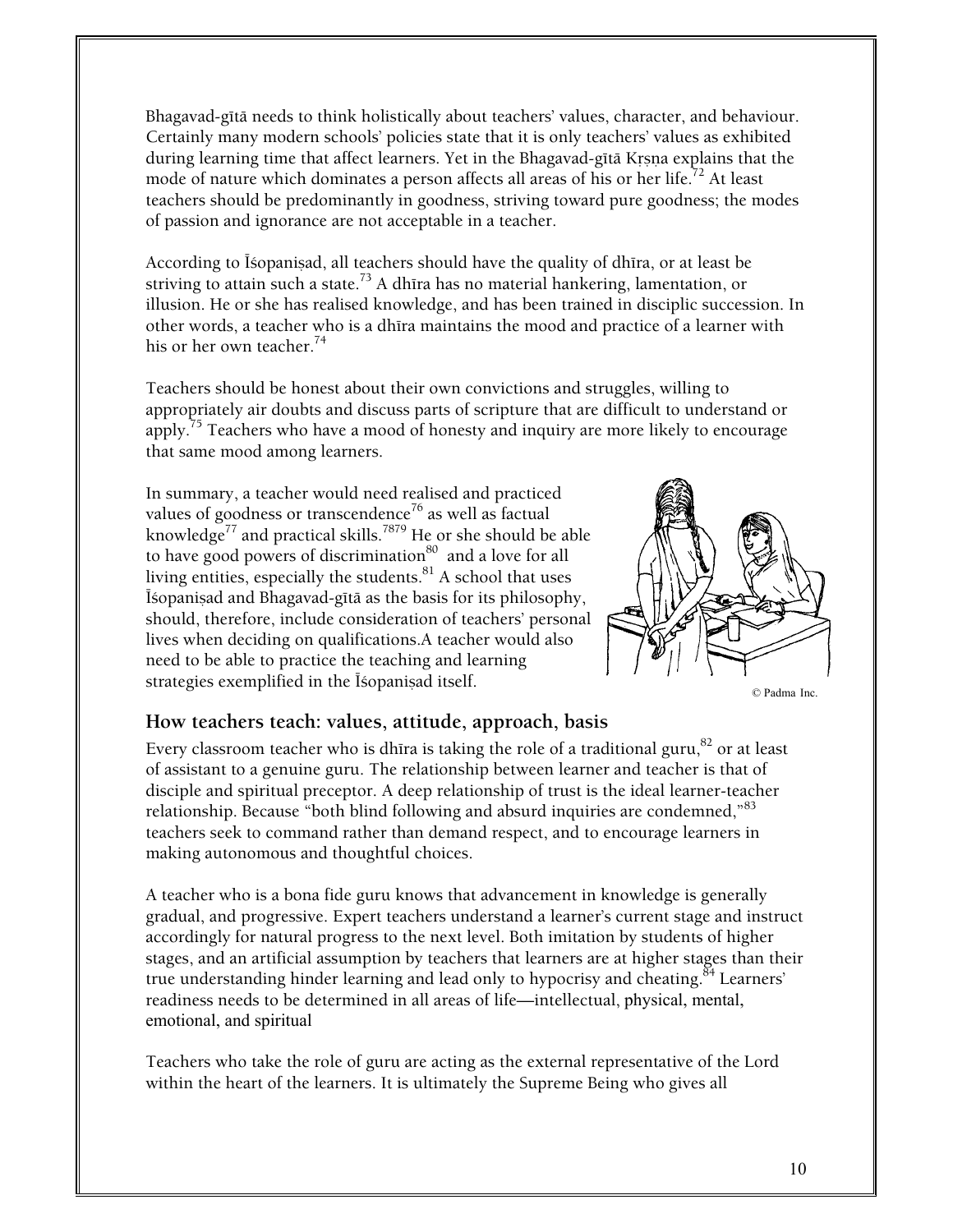knowledge, remembrance, and understanding, $85$  with the teacher acting as the facilitator of that natural process.

The mood and goal of teachers are not simply the transmission of information, skills, or theoretical values. Rather, the focus is on experiential knowledge and personal transformation, especially on the spiritual level.<sup>86</sup>

Effective teachers strive to nurture the unique individual talents of each learner. $87$  Each learner is valued for his or her abilities, and guided to use those God-given propensities for both spiritual and material benefit. The teacher should also be absorbed in offering everything to Krsna in order to make all activities beneficial.<sup>88</sup> When learning and gaining knowledge are fully beneficial for learner and teacher, they are also a joy. Teachers, therefore, aim to have learning be a source of pleasure. Certainly teachers can make learning fun through strategies such as games and various educational activities. The essence of fun in learning, however, is to have Krsna at the centre. Otherwise, there will be pain and lamentation.<sup>89</sup> For both teachers and learners to be happy and enthusiastic, teaching must be in goodness rather than passion and ignorance.<sup>90</sup>

## **Learning strategies: skills and process by which teachers teach**

A core learning strategy is revealed when looking at Baladeva Vidyābhūṣana's commentary to Isopanisad's mantra fifteen. The mantra itself is a prayer to see truth through revelation. In his purport, Baladeva refers to the strategy for learning that is detailed in the Brhadäraëyaka Upaniñad, which offers three broad categories of learning: *çravaëa*, *manana* and *nidhidhyasana*. *Çravaëa* means hearing from a teacher. *Manana* means gaining intellectual insight or understanding by reflecting upon the subject. *Nidhidhyasana* means realisation and application in life. He then adds that one needs to pray to the Lord for His mercy in order to understand truth.

These four aspects of learning are found throughout the Isopanisad. One must hear knowledge from a realised source,<sup>91</sup> or experience learning directly under a teacher's guidance, $92$  and reflect on what one has heard so that it is understood. $93$  Application of knowledge is essential,  $94$  as is praying for mercy and revelation of truth.<sup>95</sup>



Teachers who follow this four-part strategy first expose learners to knowledge, whether through didactic or experiential means, or a combination. They then guide learners to reflect on and assimilate that knowledge. Assimilated knowledge is applied to life situations. During all stages of learning, teachers and learners ask for, and rely on, the Lord's mercy to reveal knowledge and truth.

The Isopanisad mantras themselves demonstrate various learning strategies that can support the core of instruction. Some examples can be cited here. Repetition of words and

ideas is shown in that mantras nine through eleven, when compared to mantras twelve through fourteen, have almost the same structure of words and ideas, except that nine through eleven deals with knowledge and ignorance, whereas twelve through thirteen deals with absolute and relative. Repetition of words is evident in the invocation and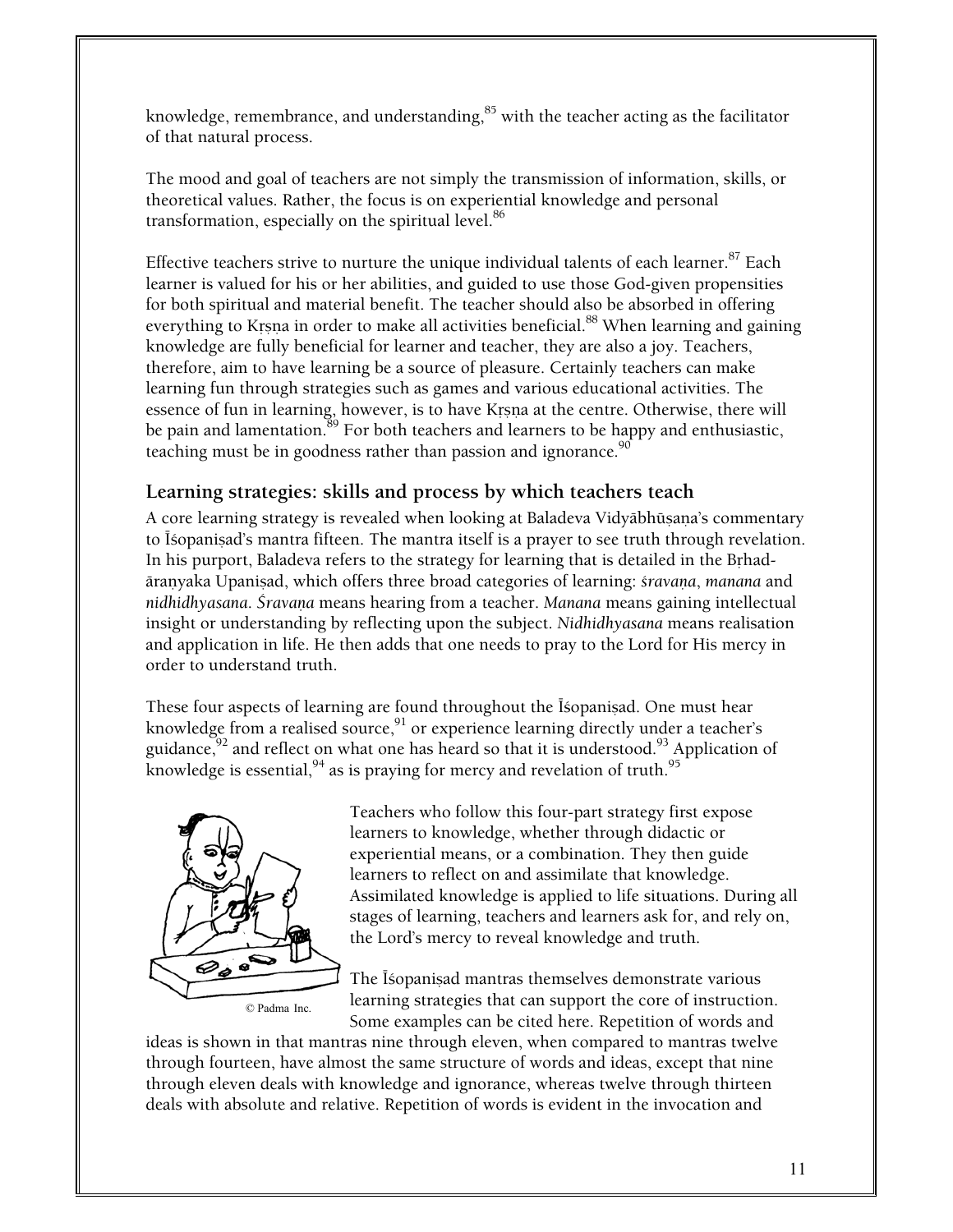mantra seventeen.<sup>96</sup> Comparing and contrasting are prominent in mantras four, five, nine, ten, twelve, and thirteen.<sup>97</sup>

The Isopanisad as a whole first entices learners with promises of fulfilment of mundane desires for longevity and prosperity. Gradually the learner is brought to the platform of spiritual desires for loving service to Bhagavan. This moving from an appeal to conditioned desires to the natural soul's desires is a motivational strategy that is very effective in learning. For example, mantras two and eleven deal with mundane needs,<sup>98</sup> while mantras fifteen through eighteen deal with spiritual needs.  $^{99}$ 

Looking at other learning strategies used in Isopanisad, there is a focus on application of knowledge in most of the mantras, especially prevalent in mantras one, two, six, and seven. $^{100}$  Mantras six, seventeen, and eighteen demonstrate having high expectations, $^{101}$  a strategy with much empirical research to support its effectiveness. Summarizing is evident in mantras four through seven, $102$  with summarizing through definition in mantras five and sixteen,<sup>103</sup> and summarizing through problem/solution found in mantras one, two, and three.<sup>104</sup> Recognizing effort, which significantly increases learning, is part of mantra seventeen.<sup>105</sup> Homework and practice is implied in mantra fourteen.<sup>106</sup> Mantras nine through fifteen involve classification,  $107$  and mantras two, seven, eight, ten, eleven, and fourteen set clear objectives for learners.108 Analogies are evident in mantras fifteen and eighteen.<sup>109</sup> The entire work of Isopanisad presents things in a logical sequence.

### **Assessing learning**

The Isopanisad is clear on what should be assessed in learning. First, learners should be able to demonstrate recall of factual knowledge with understanding.<sup>110</sup> While neither the Éçopaniñad nor the Bhagavad-gétä give more than a very general description of what specific mundane informational content learners should know, the curricular requirements of most countries fit well within that general description. Moreover, Éçopaniñad explains that learners need to be familiar with spiritual content. Second, in addition to content, learners should be able to demonstrate values and proper behaviours, which include an attitude of service and respectful social interaction.  $^{117}$  A key value included in the assessment process is acknowledging the Lord as proprietor.<sup>112</sup> Learning must be properly applied or it is worse than ignorance; therefore, assessment should include whether and how the learner is applying what is taught. $^{113}$  The ability to think critically and have proper discernment must be assessed.<sup>114</sup> Learners' creative thinking should be an integral part of what teachers are measuring.<sup>115</sup> Effort should be assessed and acknowledged in addition to achievement, in all areas of instruction, and regardless of the kind of academic objective.<sup>116</sup>

It should be noted that modern society often assesses learning through remote, often computer-graded, exams that are mostly only capable of measuring quantitative learning. School staff who truly follows the Isopanisad's philosophy of education need to remember that what is assessed and how it is assessed tend to drive what is taught and how. It is essential, therefore, to go beyond secular forms of assessment in order to preserve Iśopaniṣad's emphasis on spiritual realisation, values, character, and behaviour. Modern educators may question the ethics of assessing students' values and so forth, just as modern schools generally consider teachers' lives outside the classroom as irrelevant to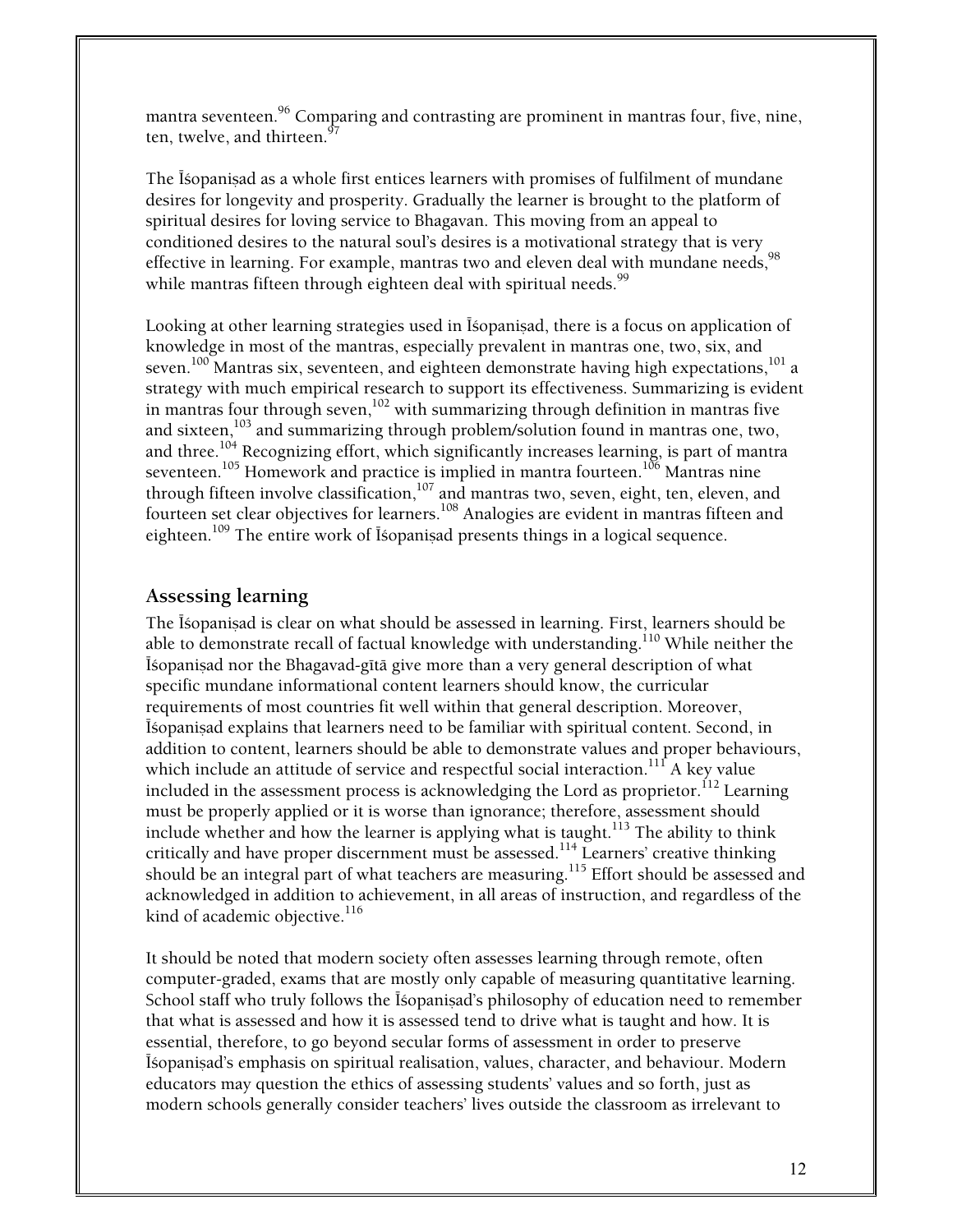learning. But, character in goodness is both an essential element to enable learning, and a prime indication that learning has taken place.

Regarding establishing assessment levels, although both the Isopanisad and Bhagavad-gītā give criteria for a standard level of achievement, especially in the spiritual domain, both those sacred literatures emphasise the gradual development of knowledge.<sup>117</sup> Therefore, students should be assessed both against a predetermined level of accomplishment and in terms of their individual growth.

There is little indication in Isopanisad of a precise method of assessment, though the teacher's attitude and relationship to the learner is crucial, as discussed in the section on teacher qualification. One could not, therefore, make a strong scriptural case to either prohibit or endorse various assessment methods. However, if the only assessment procedures used in a school measure merely factual knowledge divorced from application and character development, such a program would be condemned by Isopanisad.<sup>118</sup> Conversely, assessment policies that simultaneously take into account mundane knowledge, spiritual knowledge, application, values, character, and devotion to God, would be most in keeping with the teaching and spirit of Isopanisad. Some may argue that values cannot be assessed. Yet, values are exhibited in measurable behaviour, the aggregate over time composing one's character. Certainly, assessment needs to genuinely measure both the individual and societal purposes for education—goals that take learners and teachers beyond the demands of a national curriculum.

# **Philosophy of Education: Summary & Brief Overview**

This explanation of the Philosophy of Education, derived from Śrī Īśopanisad and Bhagavad-gītā, represents eternal and unchanging principles.

# **What should individual learners achieve?**

- In relation to God:
	- o Love and attachment for the personal form of God, Bhagavän and and all His natural representatives, including those who teach about Him
	- o Realised knowledge of God
	- o Service to Bhagavän in nine-fold bhakti
	- o Mood of knowing that Bhagavān Krsna is the best friend
- In relation to The World:
	- o Discrimination between ordinary action, forbidden action, and free action
	- o Use of the world of matter in Bhagavän's service, without personal attachment
	- o Knowledge of the details of the material creation.
- In relation to Others:
	- o Respect and love for all living beings, in all species of life.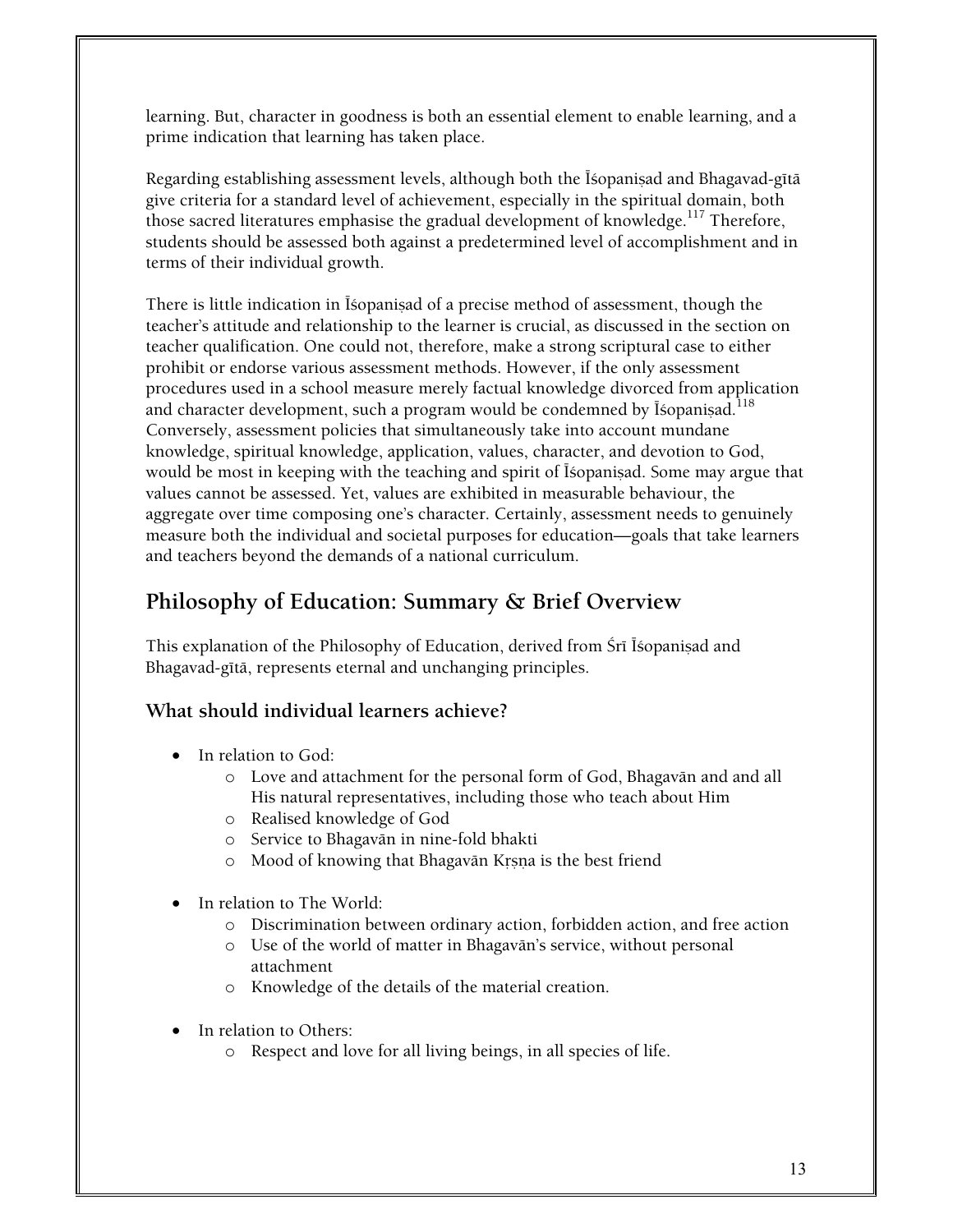- In relation to Self:
	- o Understand and experience oneself as the eternal soul, distinct from body and mind
	- o Participate in the greater faith community
	- o Develop individual talents and inclinations, according to one's sva-dharma, to prepare for future occupations and family responsibilities

## **How will educated people benefit society?**

- Service:
	- o Contribute through social, political, communal, and altruistic activities dovetailed with service to Bhagavān Krsna
- Non-violence:
	- o Adhering to a diet of vegetarian food offered to Krsna
- Character:
	- o Satisfaction with what one achieves honestly
	- o Harmony with environment and animals, especially cows and bulls
- Peace and Harmony:
	- o Vision of oneness of interests of all living beings, to be connected with the Supreme
	- o Appreciation for the essence of all religions, to love God

# **How are learners disciplined?**

- Learners are inherently all-good souls, part of Krsna, and this nature should be encouraged through
	- o Loving relationships with teachers who demonstrate great kindness
	- o Teachers and learners engaging in nine-fold bhakti as distinct activities and as part of all learning
	- o Using in Krsna's service any learning that cannot be directly connected with the nine-fold processes of bhakti
- Materially conditioned learners exhibit a strong tendency toward materialism and self-centeredness, and this nature should be controlled and re-directed through
	- o Teachers commanding respect
	- o Bringing learners progressively to mode of goodness
	- o Guiding learners to internalize self-control
	- o Using appropriate external consequences to foster internal responsibility

### **How do learners learn?**

- Hearing from authority
- Examples of others
- **Demonstration**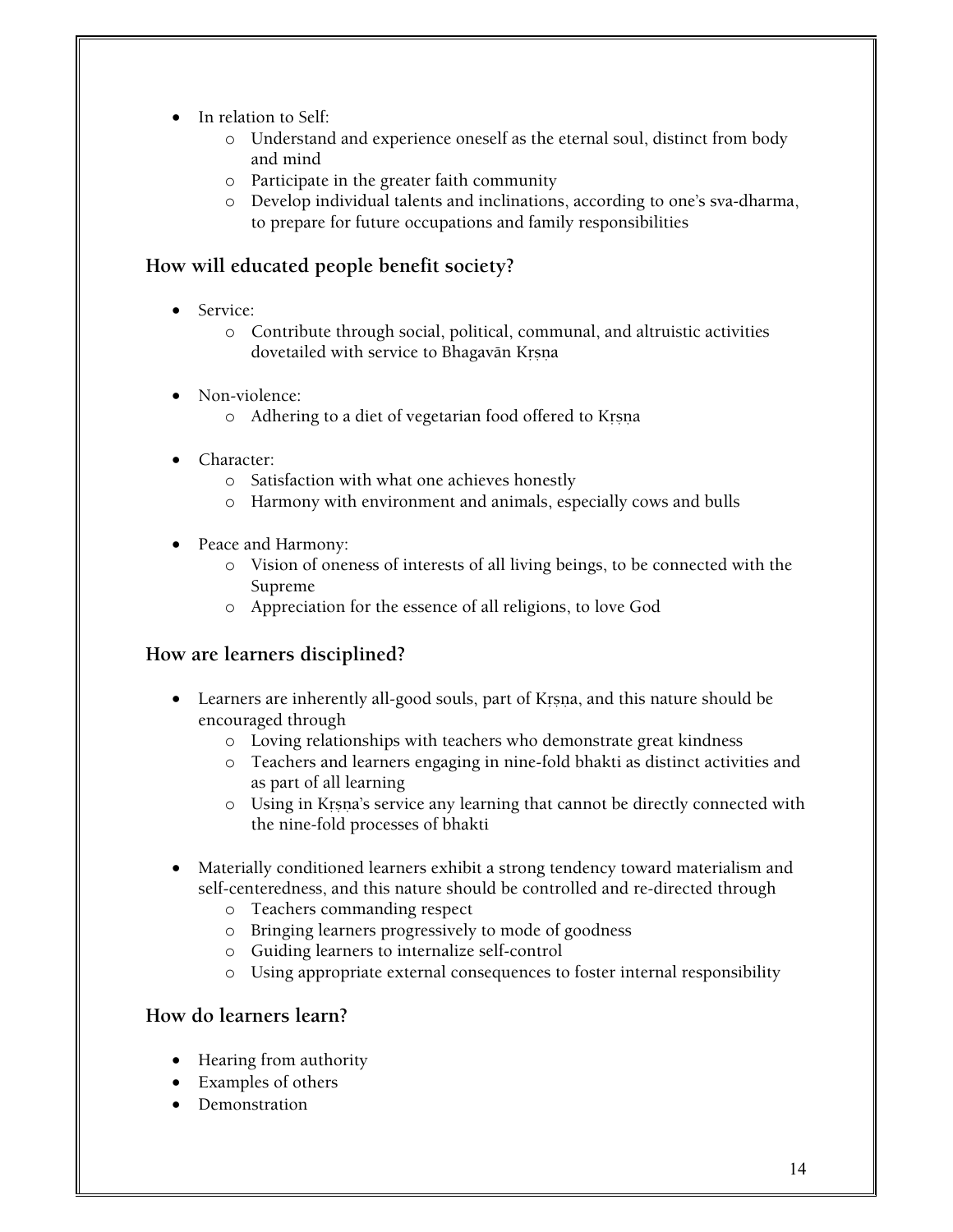- Direct, practical experience
- Progressively and developmentally
- By developing good character, the most important basis of learning

### **What are teachers' qualifications?**

- Factual knowledge and practical skills in the subjects taught
- Good powers of discrimination
- Representative of bona fide guru
- Love for all living beings, especially the learners
- Skill in teaching strategies
- Skill in student character formation
- Situated in or progressing toward the mode of goodness
- Mood of honesty, inquiry, and introspection

## **What are teachers' attitudes toward learning?**

- Develop a deep relationship of trust between student and teacher
- Encourage learners' autonomous and thoughtful choices
- Command respect
- Teach appropriately for learners' developmental stage in all areas: intellectual, physical, mental, emotional, and spiritual
- Focus on learners' experiential wisdom and spiritual transformation
- Maintain their self-concept as continuing learner from their own teacher

### **What learning strategies are used?**

- Four aspects, where students
	- 1. Receive learning from authority and/or from direct experience
	- 2. Reflect on the learning
	- 3. Apply and assimilate the learning
	- 4. Depend on Krsna's mercy, though prayer, for realisation and proper use of the learning
- Other strategies that teachers use include:
	- o Repetition
	- o Comparing and contrasting
	- o Going from immediate felt needs to deep needs
	- o Applying knowledge, skills, and values
	- o Having high expectations
	- o Summarizing
	- o Recognizing effort
	- o Homework and practice
	- o Setting clear objectives that learners understand
	- o Use of analogies
	- o Presenting in a logical sequence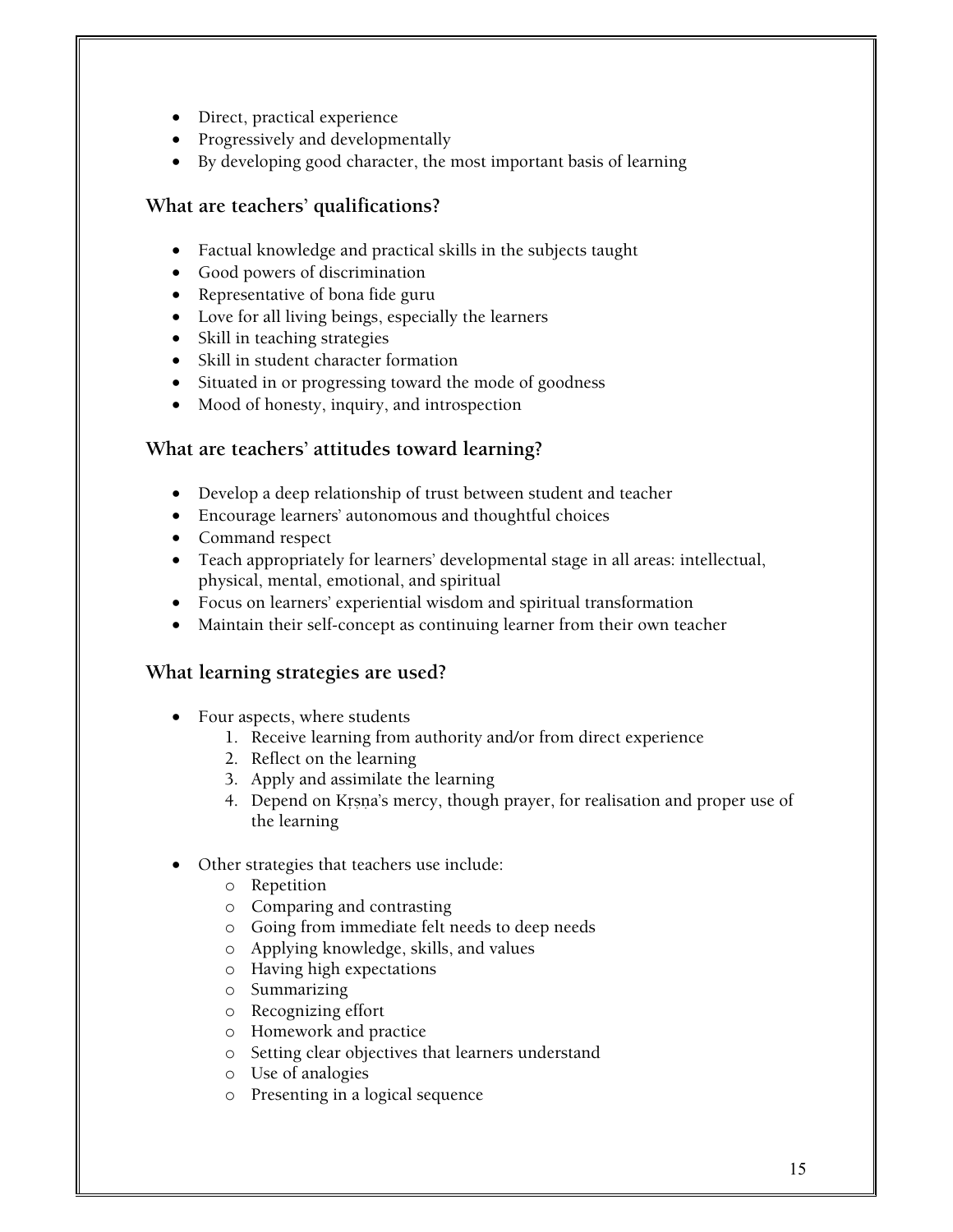### **How is learning assessed?**

- Against a predetermined level of achievement *And*
- In terms of individual growth/progress
- With care that one is specifically assessing the desired learning

### **What is assessed?**

- Factual knowledge
- Values and proper behaviours
- Respectful social interaction
- Attitude of service
- Application of learning
- Critical thinking
- Creative thinking
- Proper discernment
- Effort

 $^3$  "Regarding your first question, who is the speaker of Isopanisad? The speaker is the Vedas personified. In the Vedic age a disciple heard from the Spiritual Master messages which were coming down in disciplic succession, so a disciple, whatever he heard from his bona fide Spiritual Master, would recite. The Vedic mantras are known as Sruti, to hear from authoritative source and then repeat it, chanting. So there is no question of who wrote it, it is said that no human being has compiled them. Later on, before the beginning of Kali Yuga, all Vedic mantras were written in books, most of them were done by Srila Vyasadeva Mahamuni and his different disciples." (Bhaktivedanta Swami Prabhupäda's Letter to: Citsukhananda -- Los Angeles 28 April, 1970 0

4 Such as multi-culturalism and intercultural education, do we educate for students to fit in with modern society or for an ideal society, kind of sex education needed, should teaching be thematic or systematic, educating the disabled and the gifted

 $^5$  Let this temporary body be burnt to ashes, and let the air of life be merged with the totality of air. Now, O my Lord, please remember all my sacrifices, and because You are the ultimate beneficiary, please remember all that I have done for You, Isopanisad mantra 17

 $^6$  And whoever, at the end of his life, quits his body remembering Me alone, at once attains My nature. Of this there is no doubt, Bhagavad-gītā 8.5

 $^7$  Unless one is accustomed to devotional practice, what will he remember at the time of death, when the body is dislocated, and how can he pray to the almighty Lord to remember his sacrifices? Sacrifice means denying the interest of the senses. One has to learn this art by employing the senses in the service of the

 $\overline{a}$  $^1$  Vedic religion can be defined as philosophy and practices based on the sacred writings called the "veda" which include the four Vedas, Vedanta sutra, puranas, Mahabharata, etc. Vedic religion can also be called sanatana dharma

 $2$  There are six problems with empiricism: 1) Relativity of light of reason, or what is obvious to one person may not be to others or may not be truth at all, 2) Theory-laden perception, or that observation is not neutral but is based on prior bias, 3) Undertermination of theory by evidence, or that there are many stories that will fit evidence rather than evidence suggesting only one explanation, 4) Duhen-Quine Thesis and Auxiliary Assumptions, or the fact that there is rarely absolute causation because there may be other unconsidered factors, 5) Problem of induction, or that induction is not absolute, just probable, and it is very difficult to calculate probability, and 6) Social nature of scientific research, or what we perceive is affected by what is socially acceptable by our particular group and time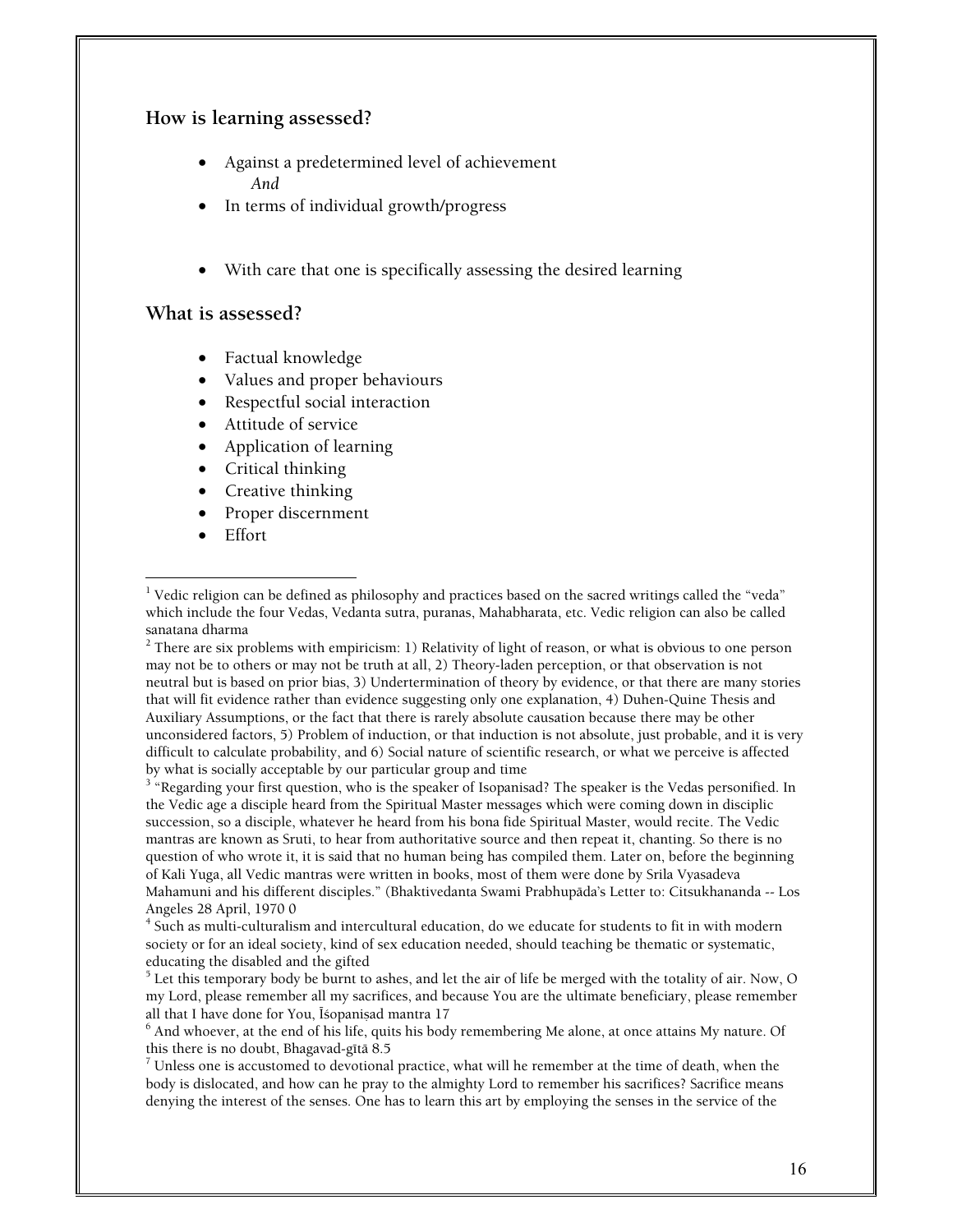Lord during one's lifetime. One can utilize the results of such practice at the time of death, Isopanisad mantra 17, Bhaktivedanta Purport

 $^8$  Bhaktivedanta purport, Īśopaniṣad Mantra seventeen

 $\overline{a}$ 

 $^9$  I am the goal, the sustainer, the master, the witness, the abode, the refuge, and the most dear friend. I am the creation and the annihilation, the basis of everything, the resting place and the eternal seed, Bhagavadgītā 9.18, and The Personality of Godhead ... who has been fulfilling everyone's desire since time immemorial, Isopanisad Mantra eight.

 $10$  By all the Vedas, I am to be known, Bhagavad-gītā 15.15

 $^{11}$  Bhaktivedanta purport, Isopanisad mantra ten

 $12$  there is no truth superior to Me, 7.7, and I am the basis of the impersonal Brahman, 14.27

<sup>13</sup> The consciousness and vision of genuine gurus is described in Ísopanisad Mantras Six, Seven, and Eight. <sup>14</sup> Ísopanisad Mantra Two and Bhagavad-gítā 3.9-16

 $^{15}$  learn the process of nescience and that of transcendental knowledge side by side, Isopanisad mantra 11

<sup>16</sup> One should know perfectly the Personality of Godhead Sri Krsna and His transcendental name, form, qualities and pastimes, as well as the temporary material creation with its temporary demigods, men and animals. When one knows these, he surpasses death and the ephemeral cosmic manifestation with it, and in the eternal kingdom of God he enjoys his eternal life of bliss and knowledge, Isopanisad mantra 14 <sup>17</sup> Please remove the effulgence of Your transcendental rays so that I can see Your form of bliss. You are the

eternal Supreme Personality of Godhead, like unto the sun, as am I, Īśopaniṣad mantra 16<br><sup>18</sup> Whenever such a devotee assembles with similar devotees, they have no engagement but the glorification

of the Lord's transcendental activities, Isopanisad mantra 16, and The thoughts of My pure devotees dwell in Me, their lives are fully devoted to My service, and they derive great satisfaction and bliss from always enlightening one another and conversing about Me, Bhagavad-gétä 10.9. Particularly note the Sanskrit word, parasparam—meaning "among themselves"

<sup>19</sup> A conditioned soul has to act for double functions—namely for the maintenance of the body and again for self-realization. Social status, mental development, cleanliness, austerity, nourishment and the struggle for existence are all for the maintenance of the body. The self-realization part of one's activities is executed in one's occupation as a devotee of the Lord, and one performs actions in that connection also, Bhaktivedanta purport to Isopaniṣad mantra 17, and According to the three modes of material nature and the work associated with them, the four divisions of human society are created by Me, Bhagavad-gītā, 4.13

 $^{20}$  Care of the body and mind is necessary for self-realization, Bhaktivedanta purport, Īśopaniṣad Mantra eleven and one should use one's occupation in Krsna's service, Bhaktivedanta purport, Isopanisad Mantra Two, and: From the age of five years, [a student] … is trained ...to understand the values of life along with taking specific training for a livelihood, Bhaktivedanta purport, Srimad Bhagavatam 2.7.6

 $21$  One who always sees all living entities as spiritual sparks, in quality one with the Lord, becomes a true knower of things. What, then, can be illusion or anxiety for him? Isopanisad Mantra seven

 $^{22}$  One should become a perfect gentleman and learn to give proper respect to others, Bhaktivedanta purport Ísopanisad Mantra ten and Bhagavad-gītā, 13.8-12

 $^{23}$  When a sensible man ceases to see different identities due to different material bodies and he sees how beings are expanded everywhere, he attains to the Brahman conception, Bhagavad-gītā, 13.31

 $^{24}$  Bhaktivedanta purport Isopanisad Mantra ten and Bhagavad-gītā, 13.8-12

<sup>25</sup> Isopanisad Mantra One

 $^{26}$  Economic development is meant for good health, Bhaktivedanta purports Isopanisad Mantra eleven, and: One may aspire to live for hundreds of years if he continuously goes on working in that way, for that sort of work will not bind him to the law of karma, Isopanisad mantra 2

 $^{27}$  One must distinguish between knowledge, false knowledge, and ignorance, Isopanisad Mantras nine and ten, and: One must distinguish between what is absolute and what is relative, Isopanisad Manatras twelve and thirteen, and: One should become a philosopher, Bhaktivedanta purport Ísopaniṣad Mantra ten <sup>28</sup> Bhaktivedanta purport, Ísopaniṣad mantra ten

 $^{29}$  When altruistic activities are executed in the spirit of Sri Isopanisad, they become a form of karma-yoga, Bhaktivedanta purport Īśopanisad mantra two, and Acts of sacrifice, charity and penance are not to be given up; they must be performed. Indeed, sacrifice, charity and penance purify even the great souls, Bhagavadgita 18.5, and The completeness of human life can be realized only when one engages in the service of the Complete Whole. All services in this world -- whether social, political, communal, international or even interplanetary -- will remain incomplete until they are dovetailed with the Complete Whole. When everything is dovetailed with the Complete Whole, the attached parts and parcels also become complete in themselves, Bhaktivedanta purport, Isopanișad Invocation.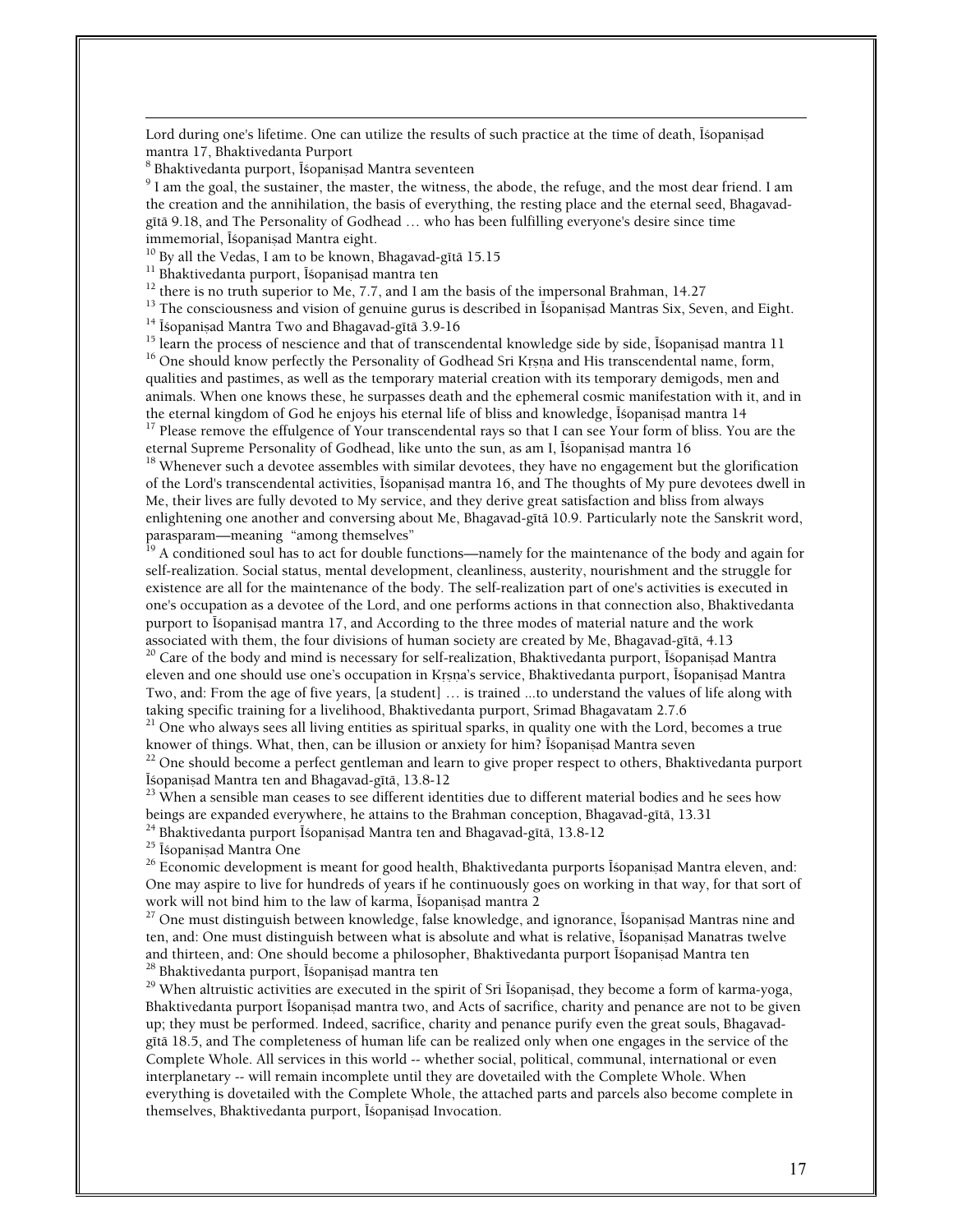$^{30}$  Everything animate or inanimate that is within the universe is controlled and owned by the Lord. One should therefore accept only those things necessary for himself, which are set aside as his quota, and one should not accept other things, knowing well to whom they belong, Isopanisad mantra one.<br><sup>31</sup> A human being is therefore required to recognize the authority of the Supreme Lord and become His

devotee. He must offer everything for the Lord's service and partake only of the remnants of food offered to the Lord. This will enable him to discharge his duty properly, Bhaktivedanta purport, Ísopanisad mantra one, and The devotees of the Lord are released from all kinds of sins because they eat food which is offered first for sacrifice. Others, who prepare food for personal sense enjoyment, verily eat only sin, Bhagavad-gītā 3.13

go-of cows; rakṣya-protection, Bhagavad-gītā, 18.44

 $\overline{a}$ 

<sup>33</sup> One who always sees all living entities as spiritual sparks, in quality one with the Lord, becomes a true knower of things, Isopanisad mantra seven

 $^{34}$  The path of religion is actually meant for self-realization, Bhaktivedanta purport, Īśopaniṣad mantra eleven

 $35$  The kaniṣṭha-adhikārī is in the lowest stage of realization. He goes to a place of worship, such as a temple, church or mosque, according to his religious faith, and worships there according to scriptural injunctions. Devotees in this stage consider the Lord to be present at the place of worship and nowhere else. They cannot ascertain who is in what position in devotional service, nor can they tell who has realized the Supreme Lord. Such devotees follow the routine formulas and sometimes quarrel among themselves, considering one type of devotion better than another. These kanistha-adhikārīs are actually materialistic devotees who are simply trying to transcend the material boundary to reach the spiritual plane. Those who have attained the second stage of realization are called madhyama-adhikārīs. These devotees observe the distinctions between four categories of being: (1) the Supreme Lord; (2) the devotees of the Lord; (3) the innocent, who have no knowledge of the Lord; and (4) the atheists, who have no faith in the Lord and hate those in devotional service. The madhyama-adhikārī behaves differently toward these four classes of person. He adores the Lord, considering Him the object of love; he makes friends with those who are in devotional service; he tries to awaken the dormant love of God in the hearts of the innocent; and he avoids the atheists, who deride the very name of the Lord. Above the madhyama-adhikārī is the uttama-adhikārī, who sees everything in relation to the Supreme Lord. Such a devotee does not discriminate between an atheist and a theist but sees everyone as part and parcel of God, Bhaktivedanta purport, Isopanisad mantra six

 $^{36}$  Bhaktivedanta purport, Īśopanisad mantra ten

 $37$  The living entities in this conditioned world are My eternal fragmental parts, Bhagavad-gītā 15.7.

 $^{38}$  Although fixed in His abode, the Personality of Godhead is swifter than the mind and can overcome all others running. The powerful demigods cannot approach Him. Although in one place, He controls those who supply the air and rain. He surpasses all in excellence, Isopaniṣad mantra four.

<sup>39</sup> You are the eternal Supreme Personality of Godhead, like unto the sun, as am I, Isopanisad mantra sixteen and the Lord and the living entities are one and the same in quality, Bhaktivedanta purport, Isopanisad mantra sixteen.

 $^{40}$  Every part and parcel of the Complete Whole is endowed with some particular energy to act according to the Lord's will. When the part-and-parcel living entity forgets his particular activities under the Lord's will, he is considered to be in mäyä, illusion. Thus from the very beginning Śrī Īśopanisad warns us to be very careful to play the part designated for us by the Lord. This does not mean that the individual soul has no initiative of his own. Because he is part and parcel of the Lord, he must partake of the initiative of the Lord as well. When a person properly utilizes his initiative, or active nature, with intelligence, understanding that everything is the Lord's potency, he can revive his original consciousness, which was lost due to association with māyā, the external energy, Bhaktivedanta purport, Īsopanisad mantra four.

 $^{41}$  Let this temporary body be burnt to ashes, and let the air of life be merged with the totality of air. Now, O my Lord, please remember all my sacrifices, and because You are the ultimate beneficiary, please remember all that I have done for You, Isopanisad mantra seventeen, and For the soul there is neither birth nor death at any time. He has not come into being, does not come into being, and will not come into being. He is unborn, eternal, ever-existing and primeval. He is not slain when the body is slain, Bhagavad-gétä 2.20.  $42$  Such a person must factually know the greatest of all, the Personality of Godhead, who is unembodied, omniscient, beyond reproach, without veins, pure and uncontaminated, the self-sufficient philosopher who has been fulfilling everyone's desire since time immemorial, Isopanisad mantra eight and Here is a description of the transcendental and eternal form of the Absolute Personality of Godhead. The Supreme Lord is not formless. He has His own transcendental form, which is not at all similar to the forms of the mundane world. The forms of the living entities in this world are embodied in material nature, and they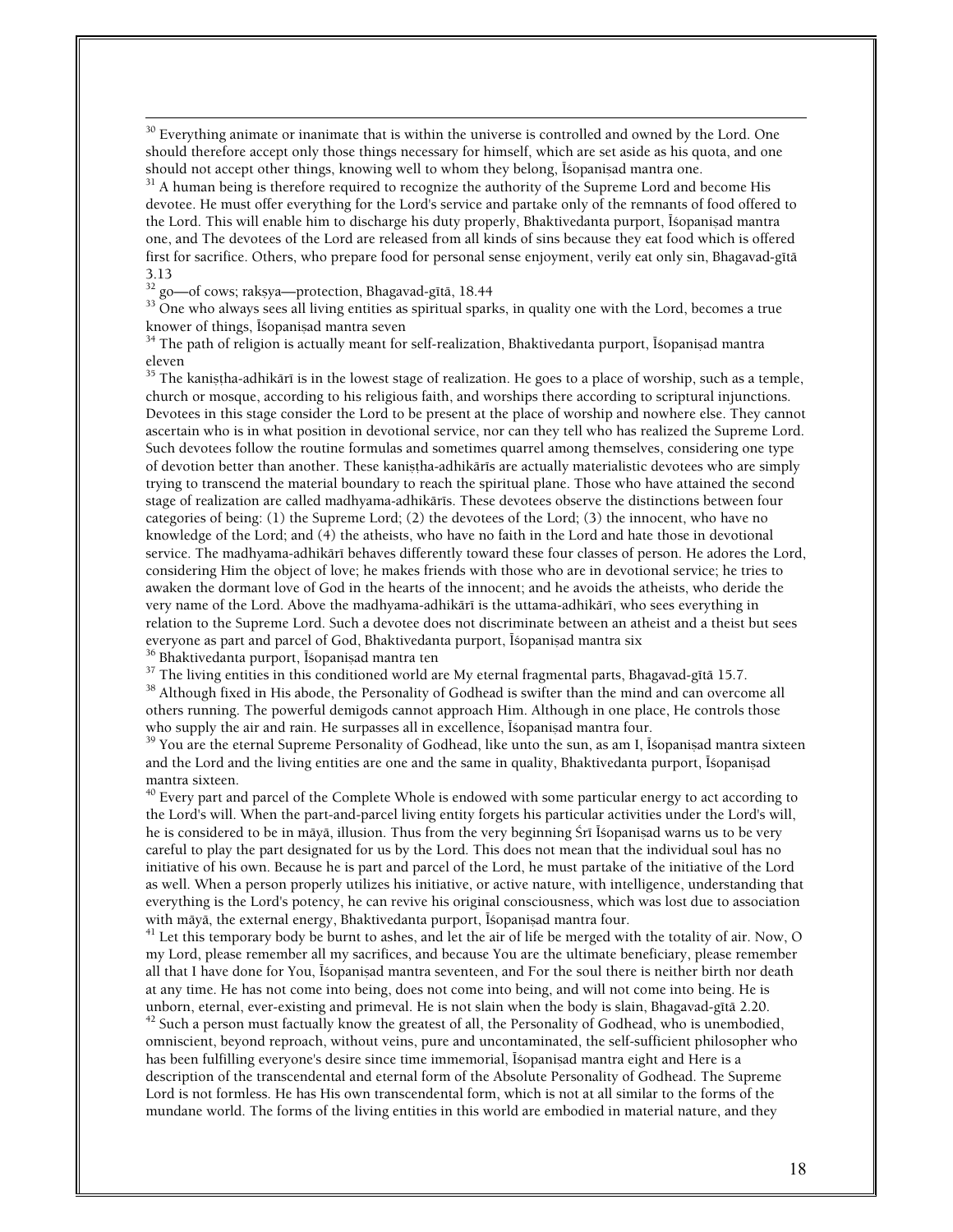work like any material machine. The anatomy of a material body must have a mechanical construction with veins and so forth, but the transcendental body of the Supreme Lord has nothing like veins. It is clearly stated here that He is unembodied, which means that there is no difference between His body and His soul. Nor is He forced to accept a body according to the laws of nature, as we are. In materially conditioned life, the soul is different from the gross embodiment and subtle mind. For the Supreme Lord, however, there is never any such difference between Him and His body and mind. He is the Complete Whole, and His mind, body and He Himself are all one and the same, Bhaktivedanta purport, Isopanisad mantra eight.<br><sup>43</sup> The killer of the soul, whoever he may be, must enter into the planets known as the worlds of the

faithless, full of darkness and ignorance, Isopanisad mantra three, and All living entities are born into delusion, bewildered by dualities arisen from desire and hate, Bhagavad-gītā 7.27.

<sup>44</sup> Even a man of knowledge acts according to his own nature, for everyone follows the nature he has acquired from the three modes. What can repression accomplish? Bhagavad-gītā 3.33 and Bhaktivedanta purport on the same: Unless one is situated on the transcendental platform of Krsna consciousness, he cannot get free from the influence of the modes of material nature.

 $^{45}$  Bhaktivedanta purport Īśopaniṣad mantra eleven

 $\overline{a}$ 

<sup>46</sup> Bhaktivedanta purport Isopanisad mantra eighteen

<sup>47</sup> Bhaktivedanta purport Isopanisad mantra thirteen

<sup>48</sup> The killer of the soul, whoever he may be, must enter into the planets known as the worlds of the faithless, full of darkness and ignorance, Isopanisad mantra three, and One may aspire to live for hundreds of years if he continuously goes on working in that way, for that sort of work will not bind him to the law of karma, Isopanisad mantra two.

 $49$  When a person properly utilizes his initiative, or active nature, with intelligence, understanding that everything is the Lord's potency, he can revive his original consciousness, Bhaktivedanta purport Isopanisad mantra four

<sup>50</sup> Bhaktivedanta purport, Bhagavad-gītā 4.34

 $51$  He [Arjuna] offers himself to Krsna as a disciple. He wants to stop friendly talks. Talks between the master and the disciple are serious, Bhaktivedanta purport, Bhagavad-gītā 2.27

 $52$  This knowledge is the king of education, the most secret of all secrets. It is the purest knowledge, and because it gives direct perception of the self by realization, it is the perfection of religion. It is everlasting, and it is joyfully performed, Bhagavad-gītā 9.2

 $53$  All the facilities suggested in this mantra can be easily obtained by constant contact with the personal feature of the Absolute Truth. Devotional service to the Lord consists essentially of nine transcendental activities: (1) hearing about the Lord, (2) glorifying the Lord, (3) remembering the Lord, (4) serving the lotus feet of the Lord, (5) worshiping the Lord, (6) offering prayers to the Lord, (7) serving the Lord, (8) enjoying friendly association with the Lord, and (9) surrendering everything unto the Lord. These nine principles of devotional service -- taken all together or one by one -- help a devotee remain constantly in touch with God. In this way, at the end of life it is easy for the devotee to remember the Lord, Bhaktivedanta purport, Isopanisad mantra seventeen.

Bhaktivedanta purport, Isopanisad mantra two, and If you cannot practice the regulations of bhakti-yoga, then just try to work for Me, because by working for Me you will come to the perfect stage, Bhagavad-gétä 12.10.

 $55$  One must hear submissively from a dhīra [sober, learned and realised person] in order to attain actual education, Bhaktivedanta purport Īsopanisad mantra ten.

 $56$  It is clearly mentioned in this sixth mantra that one should "observe," or systematically see. This means that one must follow the previous äcäryas, the perfected teachers. Anupaçyati is the exact Sanskrit word used in this connection. Anu means "to follow," and paçyati means "to observe." Thus the word anupaçyati means that one should not see things as he does with the naked eye but should follow the previous acaryas, Bhaktivedanta purport, Īśopaniṣad mantra six, and This knowledge is the king of education, the most secret of all secrets. It is the purest knowledge, and because it gives direct perception of the self by realization, it is the perfection of religion. It is everlasting, and it is joyfully performed, Bhagavad-gétä 9.2 [note the Sanskrit word pratyaksa, which means direct sense perception.]

 $\frac{57}{1}$  As all surrender unto Me, I reward them accordingly, Bhagavad-gitā 4.11.

<sup>58</sup> Above the senses is the mind, and above the mind is the intelligence, and above the intelligence is the soul, Bhaktivedanta purport, Isopanisad mantra nine.

 $^{59}$  The wise have explained, Isopanisad mantra ten [note the Sanskrit term dhira] and one must hear submissively from a dhīra in order to attain actual education, Bhaktivedanta purport, Īśopanisad mantra ten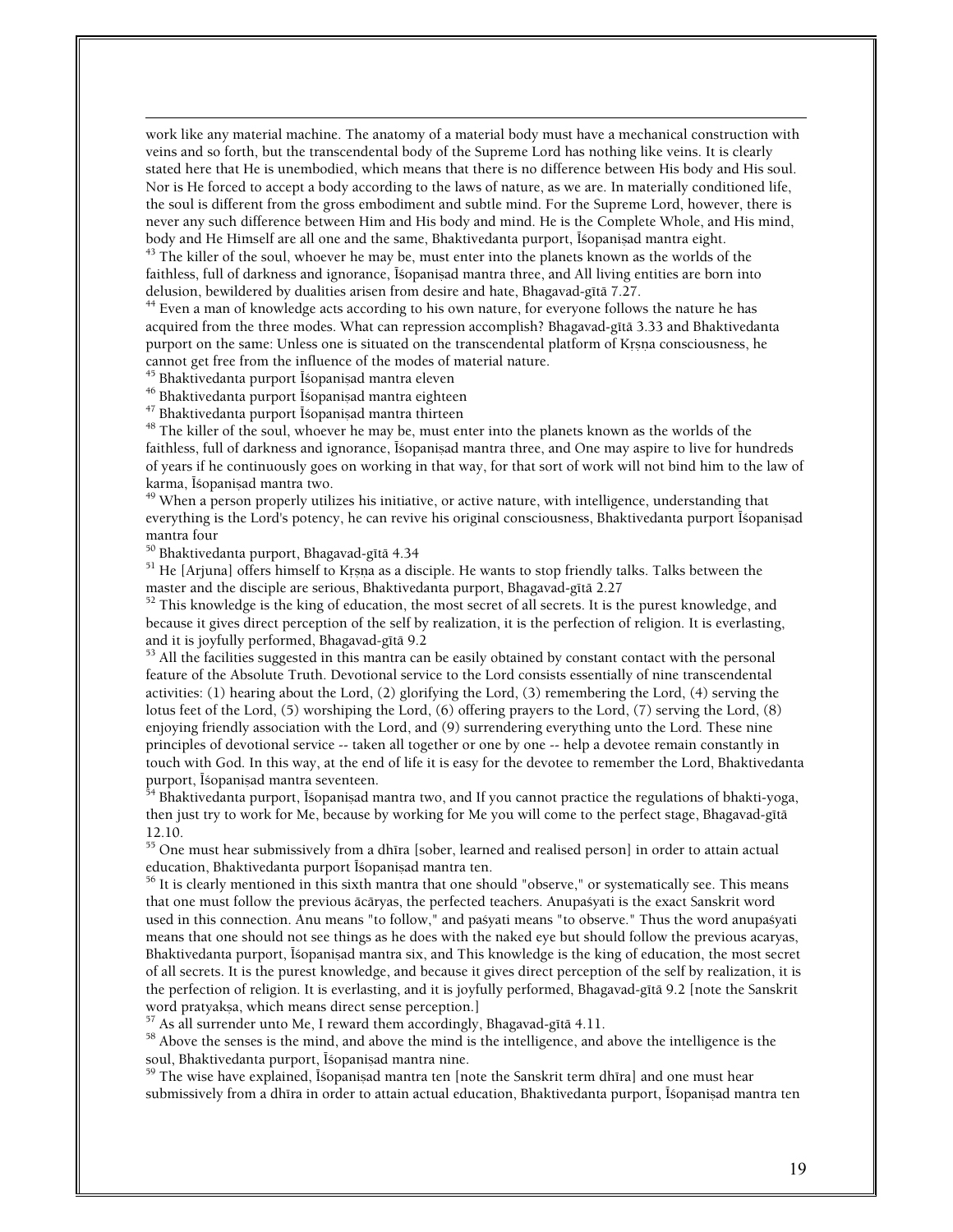$^{60}$  Those who engage in the culture of nescient activities shall enter into the darkest region of ignorance. Worse still are those engaged in the culture of so-called knowledge, Isopanisad mantra nine, and One must approach a bona fide spiritual master, Bhaktivedanta purport Isopanisad mantra nine, and One who has not undergone the training of a dhīra cannot be an instructive leader, Bhaktivedanta purports, Īśopanisad mantra ten.

 $^{61}$  Just try to learn the truth by approaching a spiritual master. Inquire from him submissively and render service unto him. The self-realized souls can impart knowledge unto you because they have seen the truth, Bhagavad-gītā 4.34.

 $62$   $\bar{1}$  sopanisad mantra ten

 $\overline{a}$ 

 $^{63}$  Bhaktivedanta purport, Isopanisad mantra six

<sup>64</sup> Bhaktivedanta purport, Isopanisad mantra eighteen

65 Brahman is the aspect most easily perceived by the beginner; Paramätmä, the Supersoul, is realized by those who have further progressed; and Bhagavän realization is the ultimate realization of the Absolute Truth, Bhaktivedanta purport, Isopanisad manta fifteen

<sup>66</sup> Bhagavad-gītā 12.5

 $67$  Bhaktivedanta purports, Isopanisad mantras nine and fifteen

<sup>68</sup> Bhaktivedanta purport, Isopanisad mantra twelve

 $<sup>69</sup>$  Those who engage in the culture of nescient activities shall enter into the darkest region of ignorance.</sup> Worse still are those engaged in the culture of so-called knowledge, Isopanisad mantra nine, and This mantra offers a comparative study of vidyä and avidyä. Avidyä, or ignorance, is undoubtedly dangerous, but vidyā, or knowledge, is even more dangerous when mistaken or misguided. This mantra of Śrī Īšopanisad is more applicable today than at any time in the past. Modern civilization has advanced considerably in the field of mass education, but the result is that people are more unhappy than ever before because of the stress placed on material advancement to the exclusion of the most important part of life, the spiritual aspect, Bhaktivedanta purport, Isopanisad mantra nine.

<sup>70</sup> Bhaktivedanta purport, Isopanisad mantra ten

71 amänitvam—humility

 $72$  Bhagavad-gītā chapters fourteen, seventeen and eighteen detail various aspects of life and how they are differently affected by various modes.

 $^{73}$  This mantra states that the instructions of vidyā (knowledge) must be acquired from a dhīra. A dhīra is one who is not disturbed by material illusion. No one can be undisturbed unless he is perfectly spiritually realized, Bhaktivedanta purport, Īśopaniṣad mantra ten

 $^{74}$  "One can become a dhira only by submissively hearing from a bona fide spiritual master." Bhaktivedanta purport, Isopanisad mantra ten

 $^{\tilde{7}5}$  This is my doubt, O Krsna, and I ask You to dispel it completely. But for You, no one is to be found who can destroy this doubt, Bhagavad-gītā 6.39 and Arjuna said: O Krsņa, first of all You ask me to renounce work, and then again You recommend work with devotion. Now will You kindly tell me definitely which of the two is more beneficial? Bhagavad-gītā 5.1

 $76$  Isopanisad mantras six, seven, and eight

<sup>77</sup> Isopanisad mantas eleven and fourteen

 $^{78}$  Isopanisad mantras one, two, and three

 $^{79}$  The Supreme Personality of Godhead said: It is lust only, Arjuna, which is born of contact with the material mode of passion and later transformed into wrath, and which is the all-devouring sinful enemy of this world, Bhagavad-gétä 3.37, and Bhaktivedanta purport: When a living entity comes in contact with the material creation, his eternal love for Krsna is transformed into lust, in association with the mode of passion. Or, in other words, the sense of love of God becomes transformed into lust, as milk in contact with sour tamarind is transformed into yogurt. Then again, when lust is unsatisfied, it turns into wrath; wrath is transformed into illusion, and illusion continues the material existence. Therefore, lust is the greatest enemy of the living entity, and it is lust only which induces the pure living entity to remain entangled in the material world. Wrath is the manifestation of the mode of ignorance; these modes exhibit themselves as wrath and other corollaries. If, therefore, the mode of passion, instead of being degraded into the mode of ignorance, is elevated to the mode of goodness by the prescribed method of living and acting, then one can be saved from the degradation of wrath by spiritual attachment.

 $80$  Isopanisad mantras nine, ten, eleven, twelve, thirteen, and fourteen

<sup>81</sup> Isopanisad mantra six and seven

 $82$  A teacher who is heavy with knowledge and realization of truth

83 Bhaktivedanta purport, Bhagavad-gītā 4.34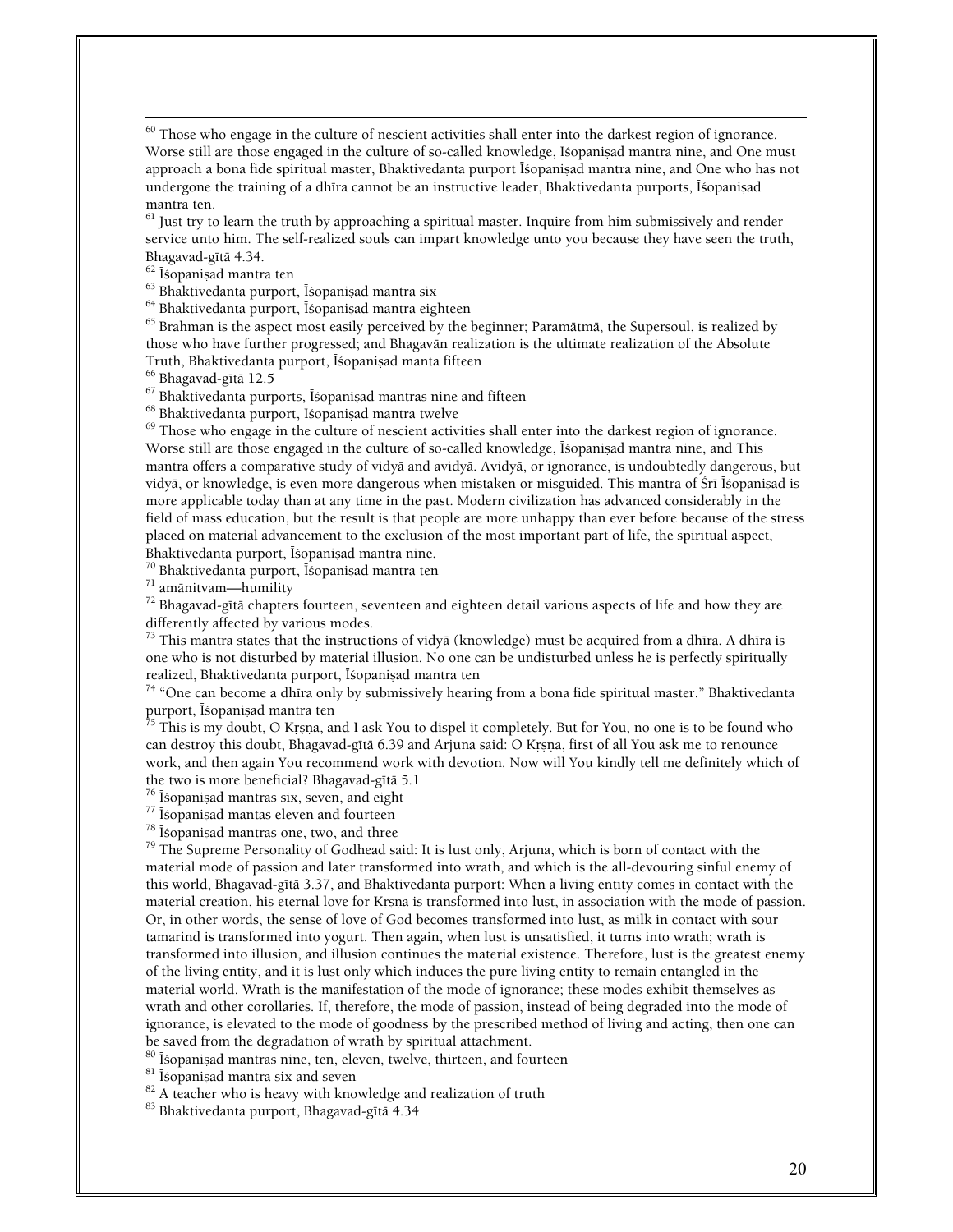$84$  Bhaktivedanta purport, Isopanisad mantra six

 $\overline{a}$ 

 $85$  sarva-bhūtesu—in every living being; ca—and; ātmānam—the Supersoul, Isopanisad mantra six, and Bhaktivedanta purport, Isopanisad mantra eighteen, and I am seated in everyone's heart, and from Me come remembrance, knowledge and forgetfulness, Bhagavad-gītā 15.15

 $^{86}$  Anupaśyati, Īśopanisad mantra six, and pratyaksa, Bhagavad-gītā 9.2 and paśyāmi—I may see, Īśopanisad mantra sixteen,

 $87$  Every part and parcel of the Complete Whole is endowed with some particular energy to act according to the Lord's will, Bhaktivedanta purport Isopanisad mantra four, and Krsna has given everyone something extraordinary and to serve Krsna with one's extraordinary talent means successful life, Bhaktivedanta letter to: Sukadeva — Calcutta 17 4 March, 1973

 $^{88}$  Execute his activities in relation with īśāvāsya, the God-centered conception, Bhaktivedanta purport, Īśopanisad mantra two.

 $89\,$  What, then, can be illusion or anxiety for him?, Isopanisad mantra seven, and The real center of enjoyment is the Supreme Lord, who is the center of the sublime and spiritual räsa dance. We are all meant to join Him and enjoy life with one transcendental interest and without any clash. That is the highest platform of spiritual interest, and as soon as one realizes this perfect form of oneness, there can be no question of illusion (moha) or lamentation (śoka), Bhaktivedanta purport Iśopanisad mantra seven.  $^{\rm 0}$  Bhaktivedanta purport, Īśopanisad mantra thirteen  $^{\rm 0}$ 

 $^{91}$  iti śuśruma dhīrānām, Īśopanisad mantra ten

 $^{92}$  eva—only; anupasvati—observes in a systematic way, Isopanisad mantra six, and anupasvatah—of one who sees through authority, Isopanisad mantra seven

<sup>93</sup> vijānataḥ—of one who knows (this term indicates realised knowledge rather than theoretical knowledge),<br>Īšopanisad mantra seven, and parvagāt—must know in fact, Īšopanisad mantra eight

 $<sup>94</sup>$  This is one of many examples: Everything animate or inanimate that is within the universe is controlled</sup> and owned by the Lord. One should therefore accept only those things necessary for himself, which are set aside as his quota, and one should not accept other things, knowing well to whom they belong, Isopanisad mantra one

 $\frac{95}{2}$  Isopanisad mantras fifteen-eighteen<br> $\frac{96}{2}$  Invocation: repetition of pūrṇam, and mantra seventeen: repetition of krato smara

 $^{97}$  Mantra four and five contrast seeming opposite qualities of the Lord, as He is fixed but swift, walks but doesn't walk; Mantras nine, ten, twelve, and thirteen compare the nature and results of

knowledge/ignorance and relative/absolute<br><sup>98</sup> Mantra two: living for hundreds of years; Mantra eleven: enjoying immortality

<sup>99</sup> Mantras fifteen through eighteen are prayers for revelation and service to the Lord<br><sup>100</sup> Mantra one: living with one's quota; Mantra two: living without accruing karmic reactions; Mantras six<br>and seven: seeing every

<sup>101</sup> Mantra six: living without any hatred; Mantra seventeen: that all sacrifices will be counted as done for the Lord; Mantra eighteen: all hindrances to spiritual life removed

 $102$  Mantras four and five: summary of the seeming contradictory nature of the Lord; Mantras six and seven:<br>summary of the vision and consciousness of a God and self-realised soul

 $103$  Mantra five: summary definition of God as one with seeming contrary qualities; Mantra sixteen: summary of definition of God as primeval philosopher, etc.

 $104$  Mantras one-three: summarize the process of material entanglement and liberation through describing the cause and effect of pious work, impious work, and liberated work

 $105$  Mantra seventeen asks that all sacrifices done in life be considered having been done for the Supreme, thus acknowledging effort regardless of result

<sup>106</sup> Mantra fourteen states that one should know both the spiritual and material, which would involve much individual study and practice

<sup>107</sup> Mantras nine through fifteen: classifying what is knowledge or ignorance, and what is the absolute and what is relative

<sup>108</sup> Mantra two: live long and without karmic reactions; Mantra seven: seeing equally; Mantra eight: knowing Krishna's qualities; Mantra ten: the different results from knowledge and ignorance; Mantras eleven and fourteen: knowing matter and spirit, in detail

109 Mantra fifteen: analogy of Lord's effulgence to a covering; Mantra eighteen: analogy of Lord to power of fire

 $\frac{110}{110}$  Only one who can learn the process of nescience and that of transcendental knowledge side by side can transcend the influence of repeated birth and death and enjoy the full blessings of immortality, Isopanisad